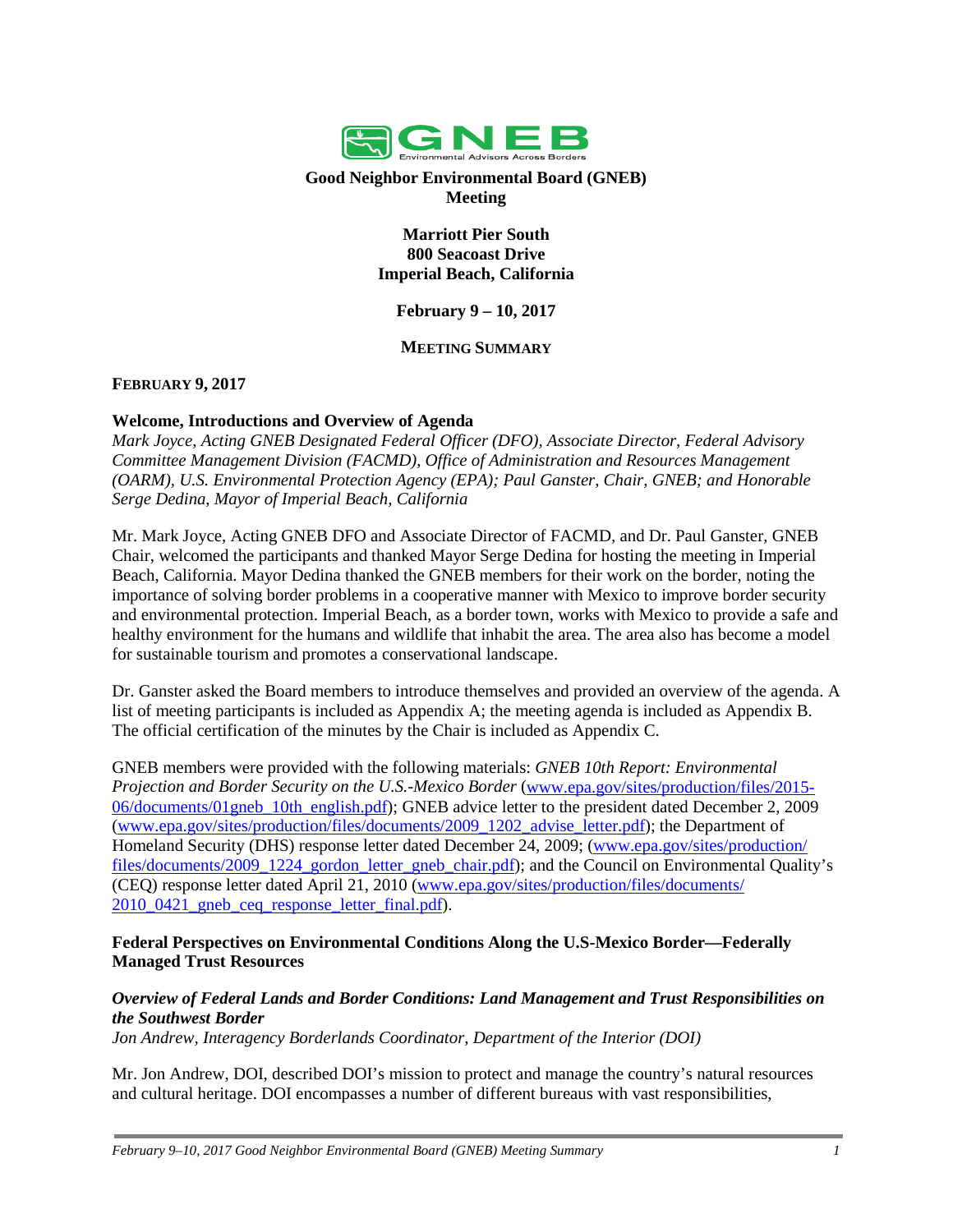including jurisdiction of 780 miles (40%) of the southwest border; bureaus relevant to border issues are the U.S. Fish and Wildlife Service (FWS), National Park Service, Bureau of Land Management (BLM), Bureau of Reclamation, Bureau of Indian Affairs and U.S. Geological Survey (USGS). A wide variety of substantial natural and cultural resources exist along the southwest border, and several acts (e.g., Migratory Bird Treaty Act, National Historic Preservation Act) give DOI jurisdiction over federal lands and migratory species. DOI's most significant trust responsibility is endangered species.

The southwest border area comprises 12 million acres within 50 miles of the border, including four wilderness areas and the tribal land of 10 tribal nations. Mr. Andrew described southwest borderlands and their natural resources from California to Texas that are under DOI jurisdiction, including the Tijuana Slough National Wildlife Refuge, San Diego National Wildlife Refuge, Imperial Sand Dunes Recreation Area, Cabeza Prieta National Wildlife Refuge, Organ Pipe Cactus National Monument, Coronado National Memorial, San Pedro Riparian National Conservation Area, Big Bend National Park, and Amistad National Recreation Area. DOI has made a significant investment to address border concerns and works with U.S. Customs and Border Protection (CBP) to decrease the environmental impacts of border security.

Dr. Keith Pezzoli, University of California, San Diego, commented that the Obama administration had elevated the issue of soil erosion. He asked whether this was a significant issue in DOI-managed lands on the southwest border. Mr. Andrew explained that some river erosion occurs, but it is not a major concern.

Dr. David Eaton, The University of Texas at Austin, asked whether BLM has developed prospective plans to enhance the environment and what DOI needs from GNEB to plan and integrate ecosystem improvements. Mr. Andrew responded that each DOI bureau has its own planning process that it is required to update periodically. GNEB could provide recommendations about these planning processes. The USGS Climate Science Centers also could benefit from broad GNEB recommendations.

Mr. Scott Storment, Green Hub Advisers, LLC, asked about the effects of ozone on DOI-managed lands. Mr. Andrew responded that several DOI bureaus have air quality offices that manage these issues. Big Bend National Park has air quality issues, but he has not heard about this specific issue in other areas.

In response to a question from Mr. Luis Olmedo, Comite Civico Del Valle, Inc., Mr. Andrew explained that Salton Sea water is under the jurisdiction of DOI, and water issues are of major concern. His presentation focused on border-adjacent areas, and most of the Salton Sea issues are away from the border.

# *San Diego National Wildlife Refuge Complex*

*Andy Yuen, Project Leader, FWS*

Mr. Andy Yuen, FWS, explained that the San Diego National Wildlife Refuge Complex—which includes the San Diego Bay National Wildlife Refuge, San Diego National Wildlife Refuge, Seal Beach National Wildlife Refuge, and Tijuana Slough National Wildlife Refuge—is a small part of the much larger National Wildlife Refuge System, a system of lands and associated trust resources throughout the United States and its territories. The San Diego National Wildlife Refuge Complex was established in 1974 as the result of a decision to develop some area land while conserving other land. All of the land in the complex is within the border zone.

The Tijuana Slough National Wildlife Refuge is located at the southern end of California in Imperial Beach and protects numerous endangered and threatened species. The Tijuana Slough National Wildlife Refuge is part of the larger Tijuana River National Estuarine Research Reserve, which fosters cooperation and communication. The Public Lands Liaison Agent Program is an important feature of the research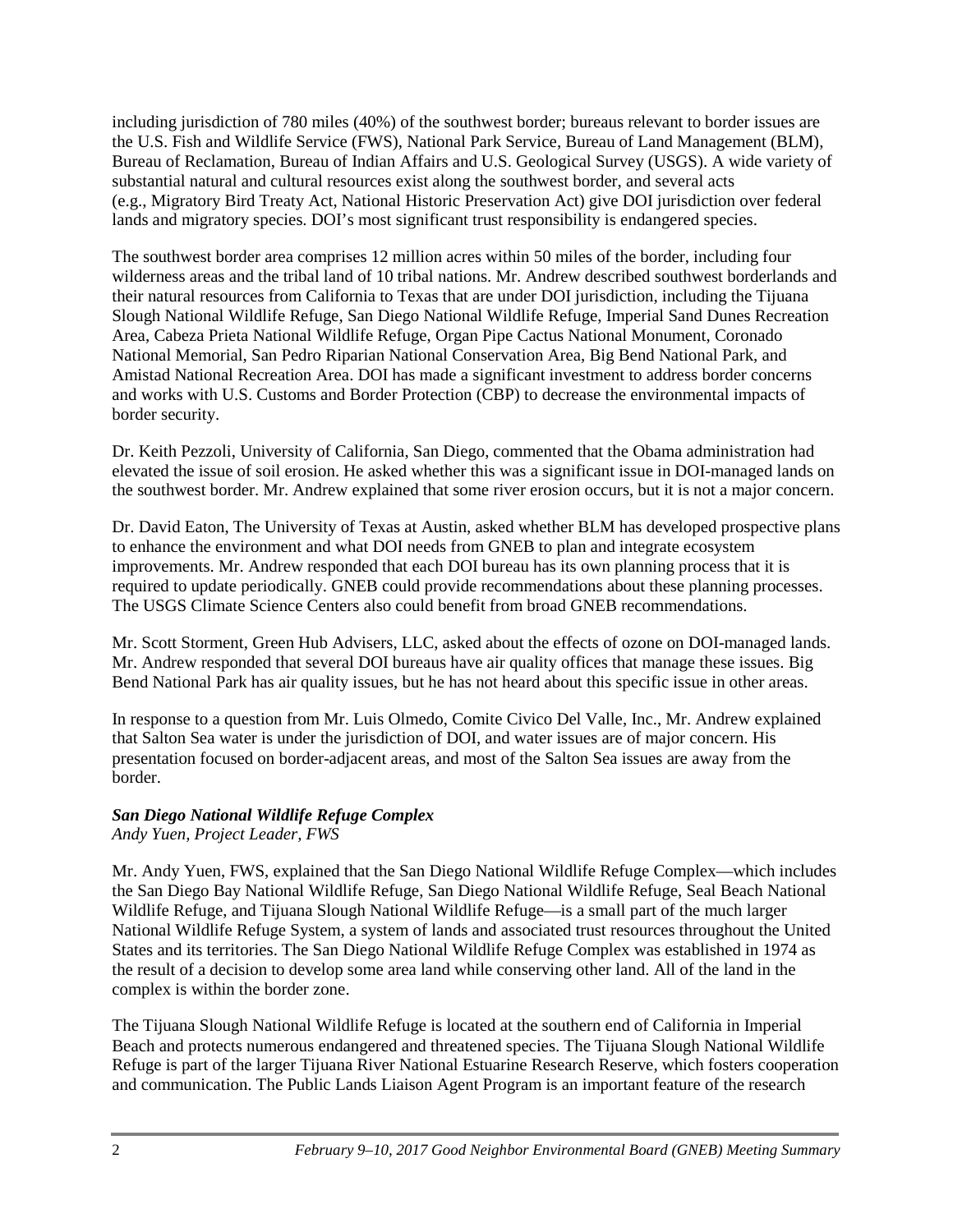reserve's advisory council. The research reserve represents a cross-border binational effort that yields significant benefits. Approximately 75 percent of the Tijuana River Watershed lies in Mexico, and activities south of the border affect the estuary north of the border. The four primary issues that affect the estuary are sedimentation, trash and debris, antibiotic-resistant genes in sediment, and nutrients and eutrophication.

Recently, a long stretch of shoreline from the U.S.-Mexico border to Coronado, California, was closed because of significant amounts of untreated sewage flowing in from the Tijuana River. Mr. Yuen presented water quality data that, following the contamination event, highlighted the value of long-term monitoring and showed how raw sewage effects dissolved oxygen, salinity and water levels in the estuary, which in turn affect wildlife (e.g., fish kills, harmful algal blooms).

The San Diego Bay National Wildlife Refuge comprises two units. The South San Diego Bay Unit includes 2,300 acres of salt ponds converted to salt marsh; the Sweetwater Marsh Unit includes 341 acres of tidal salt marsh. The San Diego Bay National Wildlife Refuge is recognized as a Globally Important Bird Area by the American Bird Conservancy, and one challenge is mitigating the effects of contaminants on sea bird eggs (e.g., decreased eggshell thickness, increased post-hatch mortality). The refuge was established as part of a Multiple Species Conservation Program to protect sensitive species found in San Diego County. Recently, acquisition of the 1,905-acre Hidden Valley Tract, a key parcel of land, was made possible by funding from DHS and the San Diego Association of Governments (SANDAG).

Dr. Pezzoli asked whether the estuary is important to the fishing industry. Mr. Yuen responded that all of the estuaries have significant roles in supporting habitat for commercially important fish species, as they serve as nursery grounds. They also are important for recreational fishing.

Ms. Laura Abram, First Solar, Inc., asked whether the beach improvements that caused the contamination event had been reviewed prior to implementation. Mr. Yuen explained that an Environmental Impact Report had been completed, but the accompanying modeling had been incorrect. It was not a federal project, so a National Environmental Policy Act review was not necessary.

Ms. Beverly Mather-Marcus, U.S. Department of State, asked whether the river is the primary source of contamination or whether contamination from sources farther south moves up the coast. Mr. Yuen replied that the Tijuana River is the primary source, but sewage treatment plants in Mexico also can have an effect.

# *Tijuana River National Estuarine Research Reserve*

*Jeff Payne, Director, Office for Coastal Management, National Oceanic and Atmospheric Administration (NOAA); and Becky Smyth, Office for Coastal Management, NOAA*

Mr. Jeff Payne, NOAA, explained that NOAA has a science-based mission, and NOAA data were important to GNEB's recent report on climate change. NOAA conducts business in partnership with state and federal agencies. His agency considers the Tijuana River National Estuarine Research Reserve to be an important effort. Ms. Becky Smyth, NOAA, explained that the research reserve is one such reserve in the larger National Estuarine Research Reserve System, which networks organizations and transfers information internally and externally.

The research reserve's ecosystem management provides benefits to border security activities, the ecosystem itself and the surrounding community. To the four primary issues that affect the estuary that Mr. Yuen mentioned in his presentation, Ms. Smyth would add flooding, sea level rise and climate change. Another important consideration is whether current plans will be protective in the future. Collaborating with NOAA allows the research reserve to leverage resources to establish projects that address science and socioeconomic concerns regarding flooding, sedimentation and climate change.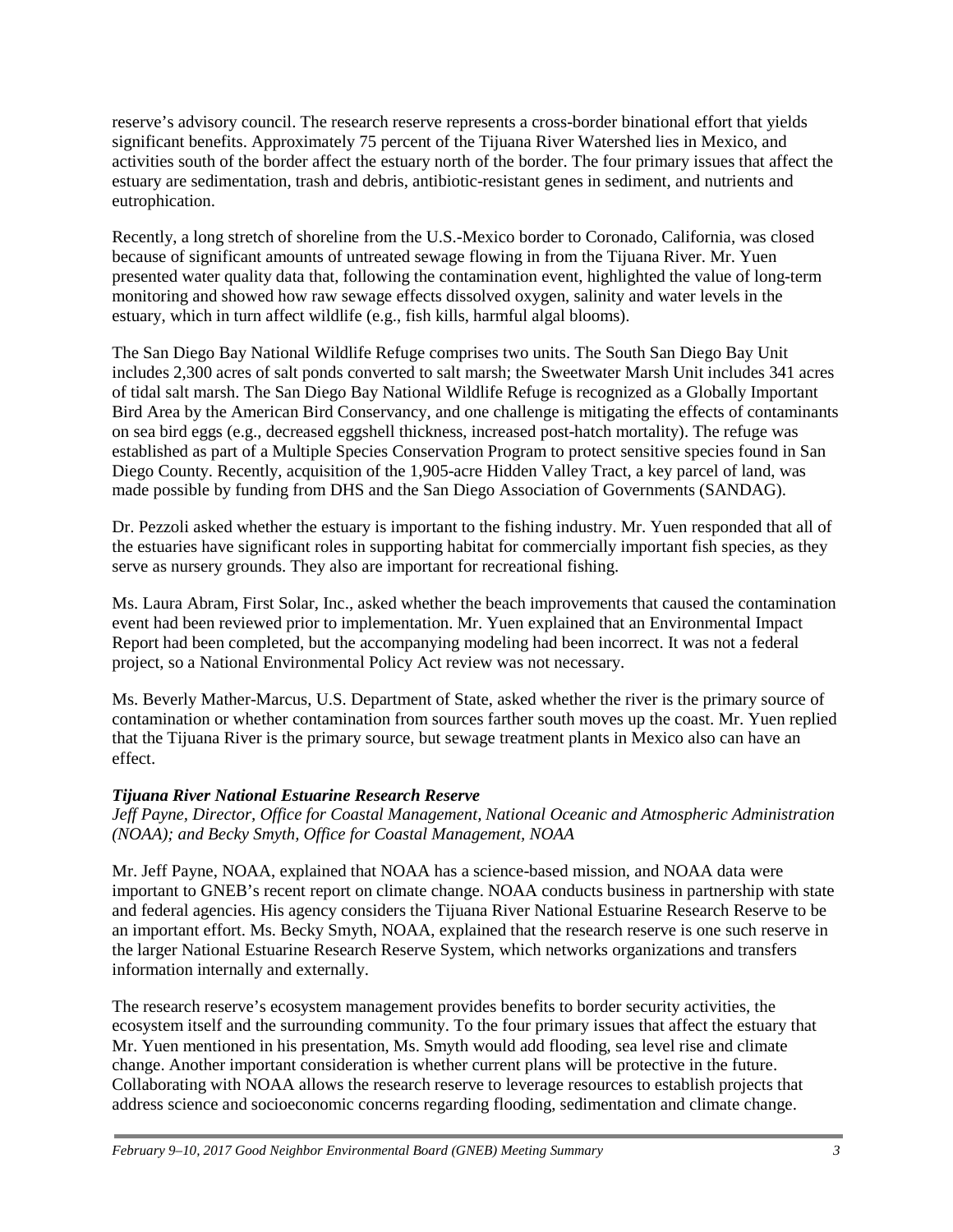Including the socioeconomic aspects helps the community as well as border security because the personal safety of border patrol agents is better protected.

The Tijuana River National Estuarine Research Reserve has the ability to transfer user experiences and specifically has transferred methodologies that can be used in Alaska to address issues. The research reserve always considers how the different projects on which it works can be leveraged to reduce duplicative efforts.

Dr. Ganster noted the significant emphasis on cross-border collaboration in all of the presentations. It is important to collaboratively examine binational problems to develop binational solutions. Border security can be a positive contribution to this effort.

Mr. Jose Angel, California Regional Water Quality Control Board, asked about the level of coordination that occurs and any protocols in place regarding the sharing of monitoring data with responders. Ms. Amber Craig, U.S. Border Patrol, responded that when Mexico needs to shut down a pump, it notifies the International Boundary and Water Commission (IBWC), which in turn notifies the United States. Ms. Smyth added that the Southern California Coastal Ocean Observing System also makes data available, including real-time data. Agreements with Mexico have been established, so Mexico's data are being included, and the research reserve also works with the Scripps Research Institute.

# **Illegal Cross-Border Activity and the Environmental Impacts**

#### *Overview of Border Security Profile*

*James Nielsen, Supervisory Border Patrol Agent, U.S. Border Patrol, CBP, DHS*

Agent James Nielsen, U.S. Border Patrol, explained that the CBP includes three components, the Office of Field Operations, which operates at ports of entry; the U.S. Border Patrol, which protects and serves the areas between ports of entry; and Air and Marine Operations, which assists the first two components. The U.S. Border Patrol jurisdiction extends beyond the immediate border area and contains 20 sectors. The San Diego Sector is the smallest sector in the continental United States, but often it is the busiest, with a high amount of illegal immigration. The terrain of the eight stations in the sector—six of which are along the border—varies, which creates challenges. The mountainous areas contain no border security infrastructure. The sector now focuses on preventing terrorists and terror weapons from entering the United States. Agent Nielsen displayed photographs that highlight the differences in the border area between the 1990s and now; infrastructure (e.g., primary fencing, secondary fencing, surveillance towers, stadium lighting) has lessened the environmental footprint of border security because the number of offshoot roads and amount of foot traffic have decreased. U.S. Border Patrol personnel undergo annual training to understand the environmental impacts of their work and cultivate environmental stewardship.

Agent Nielsen highlighted the tunneling activities of criminal elements. Three types of tunnels exist: rudimentary, interconnecting and sophisticated. The latter type of tunnels include ventilation, lighting and rail systems. Criminals also use ultra-light aircraft to circumvent border security. Often, these aircraft drop cargo in the United States and return to Mexico, so the U.S. Border Patrol works with Mexico to allow the Mexican authorities to apprehend the suspects on return to that country. Criminals use maritime routes for drug and human trafficking, and as U.S. border security has improved, the smugglers head farther north each year, up to San Francisco. To curtail these maritime threats, the U.S. Border Patrol works with the U.S. Coast Guard, Homeland Security Investigations, local law enforcement and lifeguards. The U.S. Border Patrol also has several specialty units, including canine, plain clothes, horse and tactical.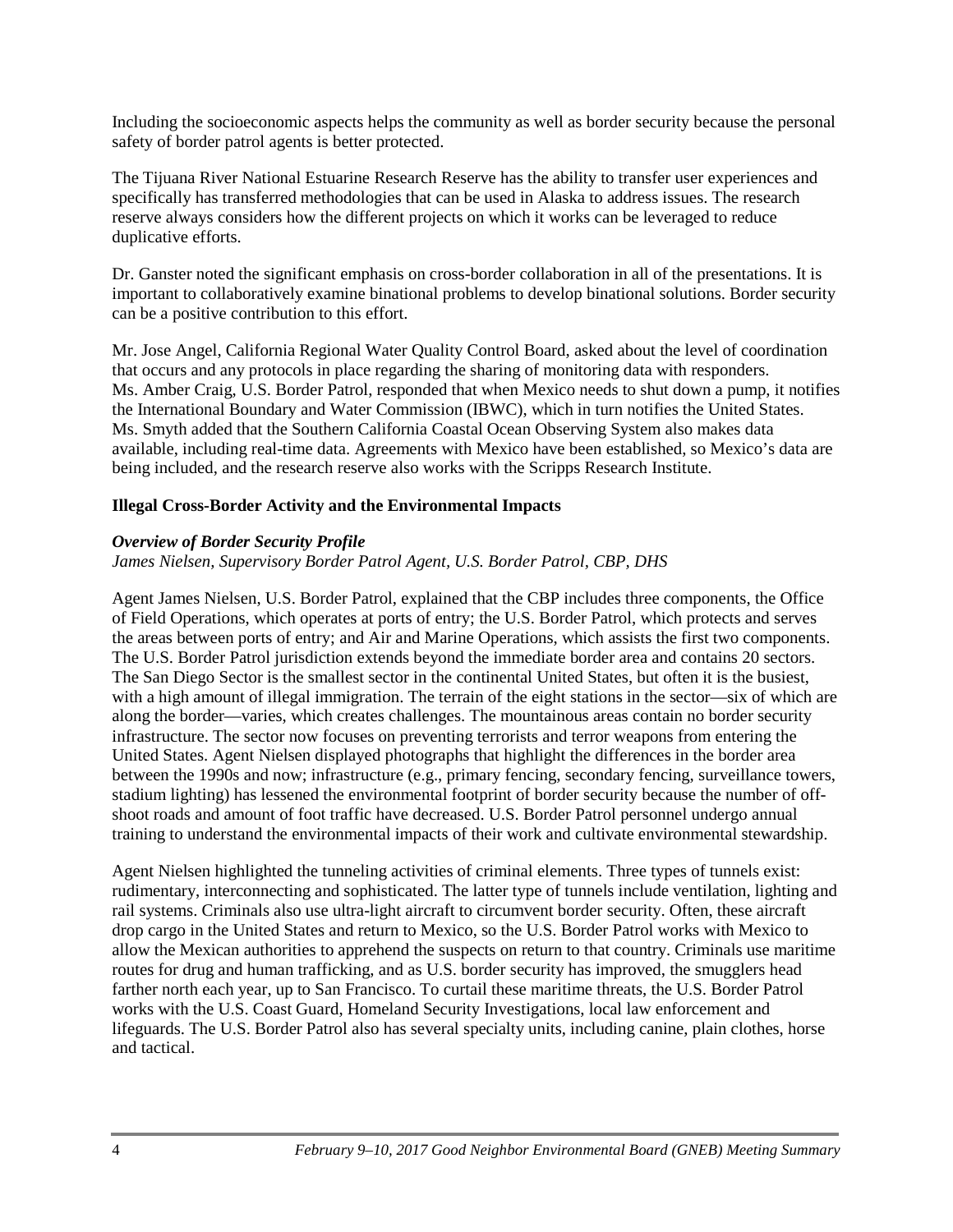# *Positive and Negative Environmental Impacts of Border Security*

*Paul Enriquez, Chief, Environmental Branch, Office of Facilities and Asset Management, CBP, DHS*

Mr. Paul Enriquez, CBP, explained that the Office of Facilities and Asset Management fits within CBP's Enterprise Services and provides support and human resource functions for CBP. To facilitate border security operations and achieve its mission, CBP deploys several resources that are referred to collectively as tactical infrastructure, such as primary and secondary fences, patrol and access roads, security lighting, and surveillance towers. The goal of the CBP environmental program is to avoid, reduce and mitigate impacts of the tactical infrastructure.

CBP environmental planning efforts are governed by federal statutes and regulations, executive orders, and state regulations. Common laws that affect CBP environmental planning include several that already have been mentioned in other presentations, such as the National Environmental Policy Act, Endangered Species Act, National Historic Preservation Act, and Migratory Bird Treaty Act. The U.S. Border Patrol and Air and Marine Operations define their requirements, and the Office of Facilities and Asset Management then evaluates and determines the appropriate level of environmental planning, consults and coordinates with stakeholders, and prepares documentation as part of its environmental planning process to meet these requirements. Most of the activities involve maintenance and repair of existing structures and have little environmental impact. CBP examines even minor processes and categorical exclusions with a robust system to ensure that environmental and cultural conditions are considered. Best management practices are implemented, and all contractors are trained to follow these practices. In 2016, approximately 225 actions were evaluated, resulting in approximately 220 categorical exclusions and five environmental assessments.

Mr. Enriquez highlighted the example of tactical infrastructure construction in Smugglers Gulch in the San Diego Sector. Perceived impacts of the construction included erosion of built slopes and the resulting sedimentation of a nearby stream and estuary, removal of natural habitat, and the spread of nonnative invasive species in the area. To mitigate environmental impacts, CBP developed a robust restoration program in cooperation with FWS, California State Parks, the County of San Diego, and other partners; the program included the restoration of native plants and removal of nonnative invasive species. The infrastructure has resulted in a significant reduction in cross-border violations and decreased estuary damage from cross-border traffic. The restoration efforts also have been successful based on 5-year measurements. Tactical infrastructure preventing illegal immigrant use of abandoned mine shafts has contributed to recovery of the lesser long-nosed bat.

CBP developed several environmental stewardship summary reports that compared the original planned installation of infrastructure against the final design and footprint. In most cases, the surveyed impacts were less than predicted as a result of careful implementation of the best management practices identified for each area. The completed reports as well as in-progress reports are available on the CBP website [\(www.cbp.gov/about/environmental-cultural-stewardship/nepa-documents/esp-essr\)](https://www.cbp.gov/about/environmental-cultural-stewardship/nepa-documents/esp-essr).

Dr. Ganster noted that it would be helpful to review the CBP's environmental stewardship reports as the Board is developing its report.

Mr. Olmedo asked why some environmental hazards (e.g., New River issues, gate and trash issues) continue despite CBP's focus on environmental protection. Mr. Enriquez explained that his office manages gate maintenance with the U.S. Border Patrol. CBP works with contractors to mitigate any impacts related to opening gates, and a system is in place to address environmental concerns. Ms. Sylvia Grijalva, U.S. Department of Transportation, added that the General Services Administration works at the ports of entry and has begun to address some of the New River issues.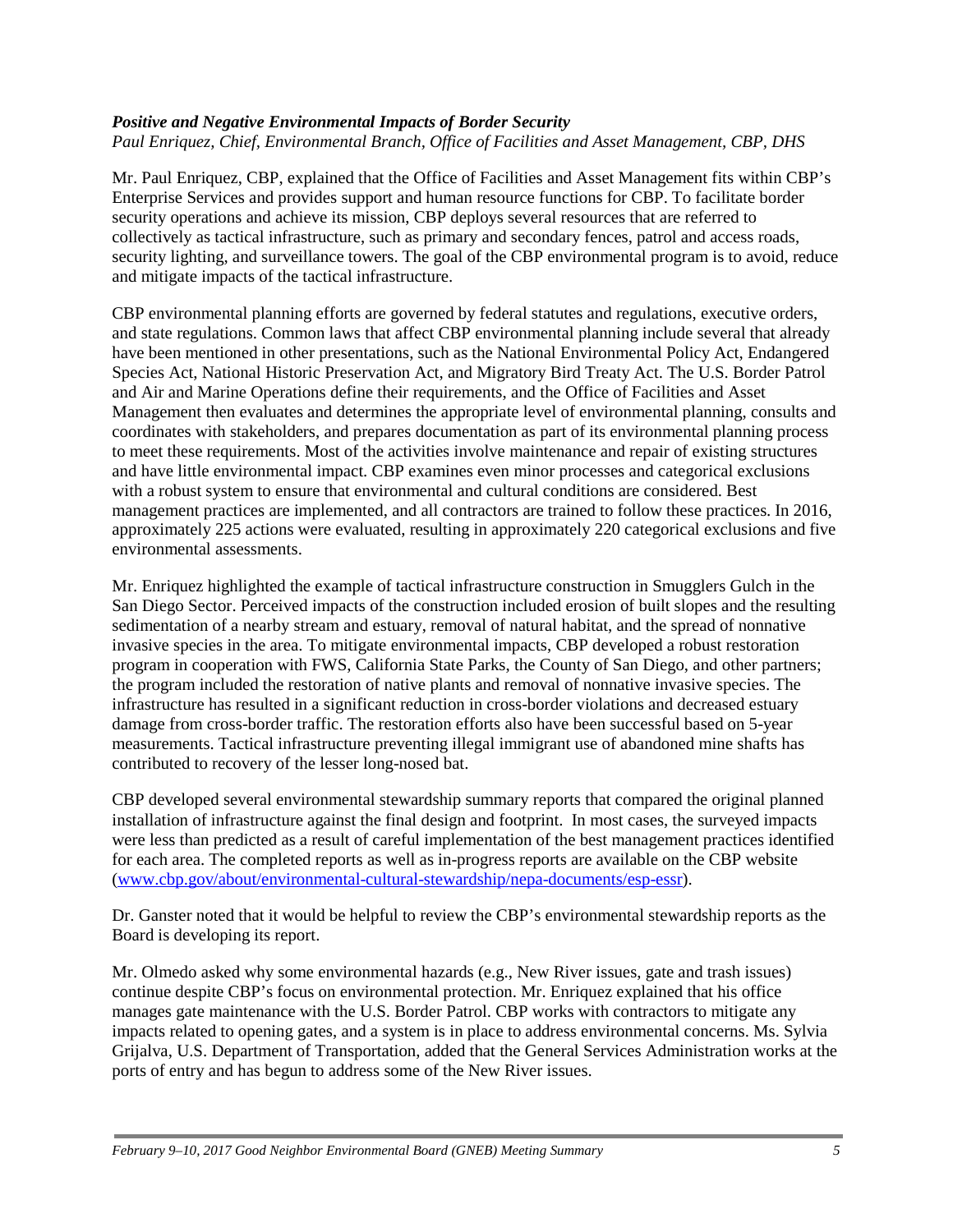Mr. Tom Davis, Yuma County Water Users' Association, asked whether the Office of Facilities and Asset Management manages the Yuma Sector. Mr. Enriquez indicated that it did.

# *Successfully Balancing Management of Border Security Infrastructure and the Mission of the DOI Jon Andrew, Interagency Borderlands Coordinator, DOI*

Mr. Andrew explained that DOI has built a relationship and trust with DHS regarding the balance of border security and environmental protection. It is not a matter of choosing between the two but rather an issue of how to achieve both. Because of the vast southwest border area, it is difficult to protect border security without negative environmental impacts. Annual southwest border arrests have decreased from 1 million in 1983 to 400,000 currently. Approximately 40,000 to 50,000 arrests occur on DOI-managed lands each year. The problems of illegal immigration and smuggling resulted in a 2006 Memorandum of Understanding among DHS, DOI, and the U.S. Department of Agriculture (USDA) regarding cooperative national security and counterterrorism efforts on federal border lands. This memorandum provided a framework to restore lands affected by criminal activity.

In the past, planning for border security infrastructure was carried out under time constraints and additional pressures. Coordination has improved, and DOI now keeps pace with CBP construction efforts and environmental reviews. The U.S. Border Patrol's Public Lands Liaison Agent Program connects land managers to border security activities, and cooperation among FWS, BLM and the U.S. Border Patrol has increased. Towers have decreased illegal activities in the areas in which they are installed.

Mr. Andrew cited many examples of federal cooperation to enhance border security and environmental protection. U.S. Border Patrol agents help with the annual effort to increase Sonoran pronghorn recovery. The National Park Service conducts interpretative programs at the international border, and these tours immediately fill to capacity. Efforts are underway to remove abandoned vehicles in the Cabeza Prieta National Wildlife Refuge, install mobile rescue beacons in the Arizona desert, operate a modular forward operating base that decreases illegal traffic, provide equipment and vehicle storage for CBP, control erosion and provide patrol access by building a bridge in the San Bernardino National Wildlife Refuge, install "cat holes" in border fencing to allow small animal migration, and restore habitat in the Organ Pipe Cactus National Monument by removing unused roads. The latter effort resulted in the receipt of the Wilderness Stewardship Award.

Mr. Joyce asked about energy sources at the towers. Mr. Andrew responded that the tower is selfsustaining and provide solar power to the agents who live in these locations.

# *Security Inspections at Commercial and Non-Commercial Ports of Entry*

*John Armijo, Assistant Director, San Diego Office of Field Operations, CBP, DHS*

Agent John Armijo, CBP, presented a 5-minute video that highlighted statistics from U.S.-Mexico ports of entry in the San Diego Sector. The San Diego Office of Field Operations represents six of 329 ports of entry in the United States and leverages technology to ensure that the large volume of port traffic is moved in an efficient manner that balances the enforcement missions of the office. Ports of entry are an "all-threats" environment, and the office seizes illegal narcotics (e.g., fentanyl) and arrests undocumented immigrants. Radio-frequency identification (RFID) capability and trusted traveler programs allow the ports of entry to move traffic more efficiently. Since these approaches have been implemented, border crossing times have been significantly reduced for the majority of traffic. This type of management also can be applied to air and seaport environments.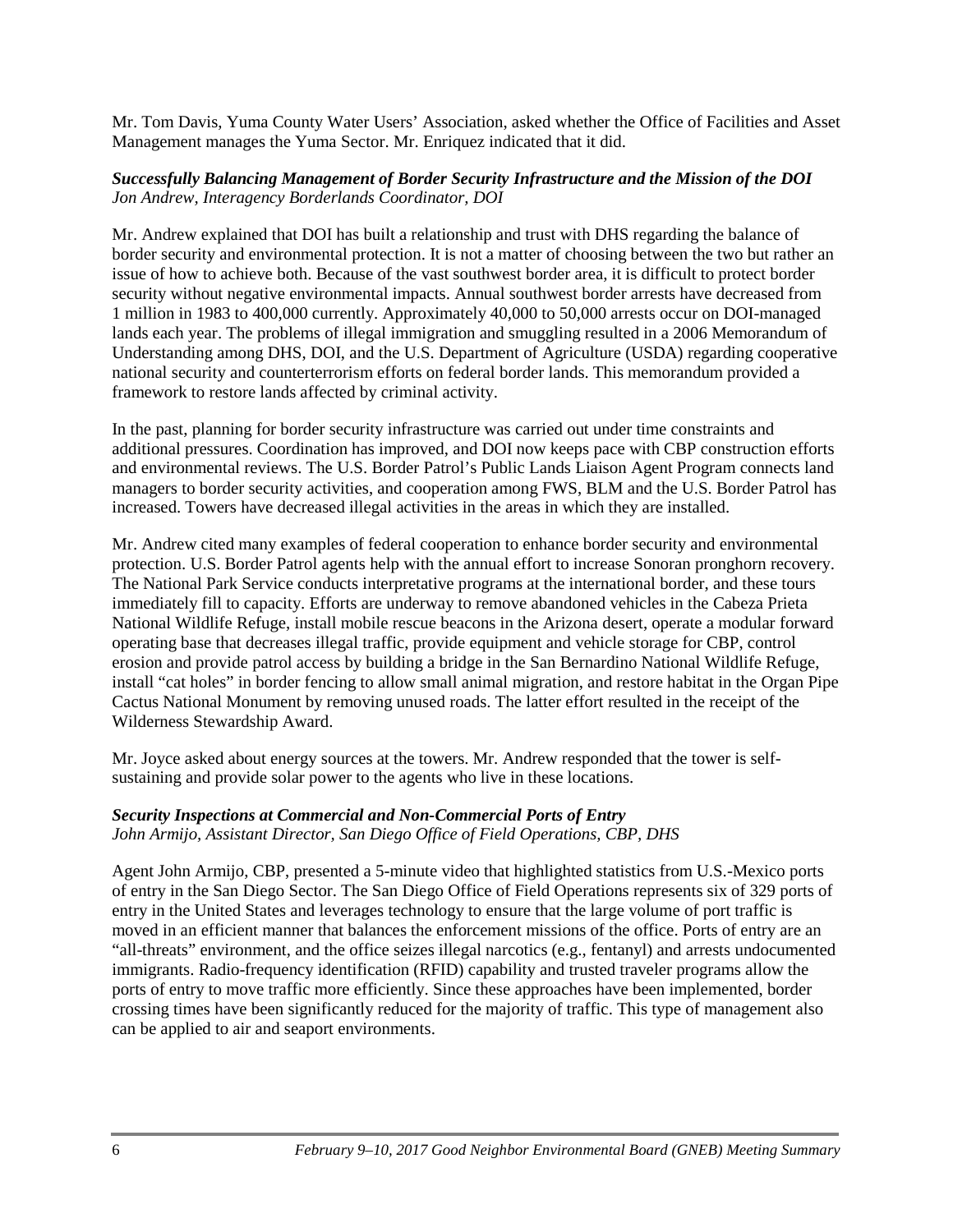In response to a question from Ms. Edna Mendoza, Arizona Department of Environmental Quality, Agent Armijo explained that fentanyl is a potent synthetic drug often mixed with cocaine and other controlled substances.

Ms. Mendoza asked whether an outreach program exists to make people aware of the RFID technology. Agent Armijo responded that CBP is marketing the program, and individuals can register for the technology at two of the ports of entry and at global enrollment centers.

Ms. Mendoza asked whether it would be possible to obtain the video with the statistics about the ports of entry to assist GNEB in writing its report. Dr. Teresa Pohlman, DHS, said that Ms. Jennifer Hass, DHS, would make the source statistics about the port of entries available to the GNEB members.

# *Q&A and Discussion*

Ms. Smyth asked Mr. Enriquez whether his office has the ability to fund programs on the other side of the border that also protect the safety of U.S. agents (e.g., flood control programs). Mr. Enriquez responded that he had not explored this specifically, but appropriations are provided to his office with specific intent. It is difficult to transfer them to other U.S. agencies, so transferring them to a foreign government would be a particular challenge.

Mr. Storment asked Mr. Enriquez about decreased emissions as a result of reduced idling times from the expedited entry programs. Mr. Enriquez explained that some data analysis regarding this has been performed, but he has not been involved. Ms. Grijalva added that a tool about emissions and border wait times is being developed. Data analysis has been performed for El Paso, Texas, and currently is being done for the Otay Mesa Port of Entry; the results will be made available. The Commission for Environmental Cooperation also has performed some analyses.

Dr. Eaton commented that although cooperation with Mexico was emphasized during the presentations, state and federal agencies discourage or disallow travel to Mexico. He wondered how the ability to cross the border (or lack thereof) affects the ability to provide assistance. He also noted the number of arrests mentioned in several presentations and wondered where the breaches were occurring. Israel has a border fence, and very few individuals are able to breach it. He wondered why the United States still has this problem.

# **Public Comments**

Mr. Joyce called for public comments. No oral or written comments were offered.

# **Working Lunch at the Tijuana River National Estuarine Research Reserve Visitors Center**

# *Overview of the Tijuana Slough National Wildlife Refuge and the Tijuana River National Estuarine Research Reserve*

*Brian Collins, Refuge Manager, Tijuana Slough National Wildlife Refuge, FWS*

Mr. Brian Collins, FWS, explained that his co-presenter, Dr. Jeff Crooks, NOAA, was unable to attend, and he would give both presentations. The County of San Diego is considered the "birdiest county in the country" based on the number of bird species. Birds comprise a very important, complex environment on this side of the border, serving as a microcosm of larger challenges (i.e., "the canary in the coal mine"). Mr. Collins displayed pictures of a number of different types of terns and highlighted their activities. Because terns face a number of environmental challenges and have high energy requirements, when their food sources are affected, their breeding is affected. Terns follow their prey and have specific environmental breeding requirements; their habits are driven by climate. In 2016, three-quarters of the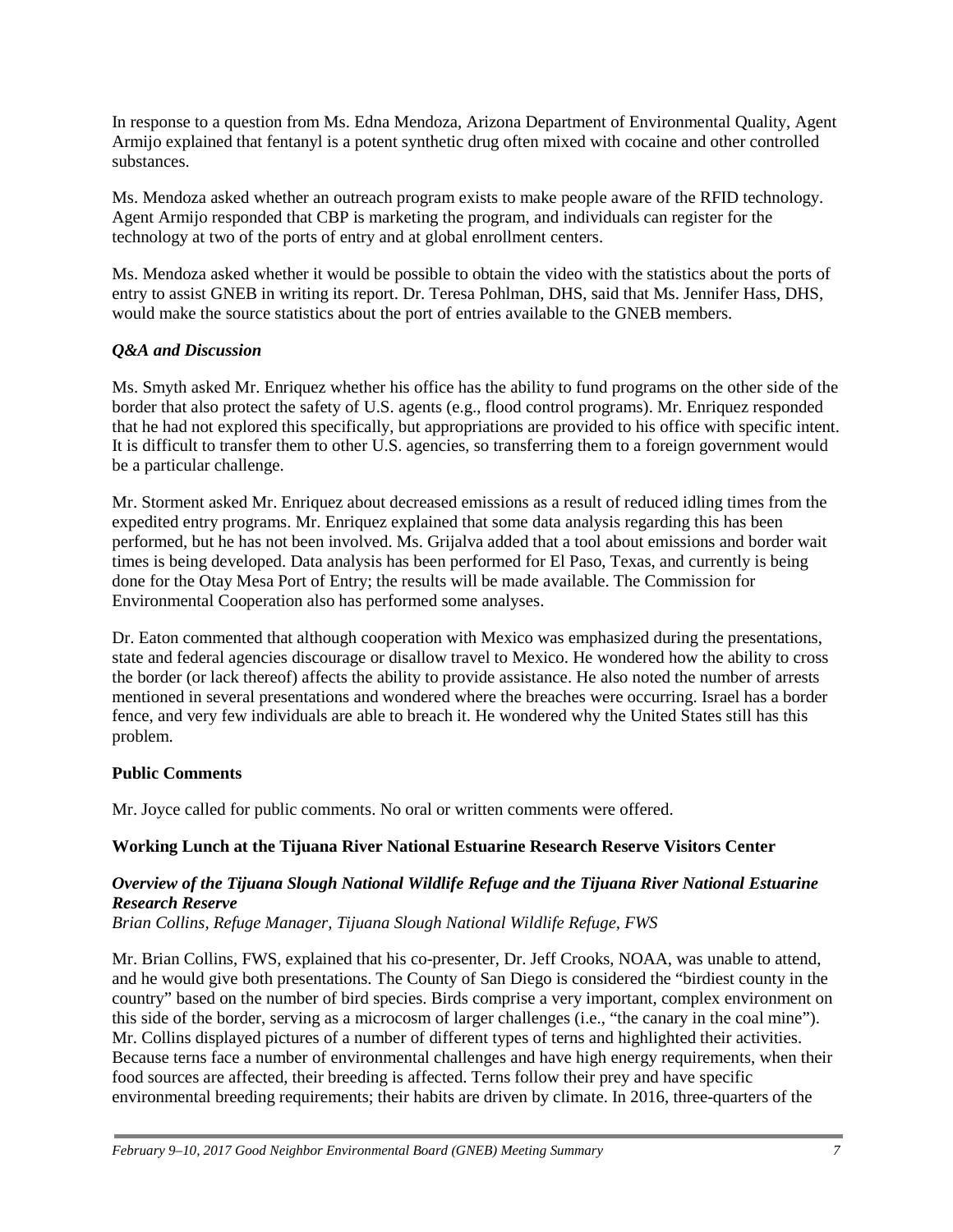world's elegant tern population visited the refuge, which represents a success. Because terns are particularly sensitive to environmental contaminants and persistent toxicants, a significant investment has been made in sewage treatment to clean up the environment. The county also is home to a number of other ground-nesting bird species, such as the black skimmer and Western snowy plover.

A nonnative invasive species (Asian beetle) has entered the area and has devastated native flora in parts of the slough in a short amount of time.

The Tijuana Slough National Wildlife Refuge uses solar-powered satellites to track the migration of the elegant tern and is highly concerned with the conservation of endangered and threatened species. The National Estuarine Research Reserve System includes federal, state and nongovernmental partners that protect natural resources. The Tijuana River National Estuarine Research Reserve uses temporal information to steer wetland recovery in Southern California and also attempts to be as inclusive as possible and educate and perform outreach to the local community. The research reserve and refuge are thinking about possible futures to facilitate long-term management of the estuary.

A participant asked whether house cats present a challenge. Mr. Collins responded that they do, and a predator management program has been established to trap cats and return them to their owners or turn them over to animal control.

A participant commented that in addition to habitat enthusiasts, disadvantaged communities also are present in the area. He asked whether the refuge and research reserve have problems engaging with these communities. Mr. Collins responded that this has been a challenge, and the refuge recently received \$1 million to develop an urban refuge program to provide information about the natural resources to underserved populations. The program has been expanded to six other cities, but San Diego was the first to receive the award and develop a program. Refuge staff members have found that it is necessary to perform outreach to children by the third grade; by the time the children reach the sixth grade, they are not interested in the program. Outreach and education are a significant part of the National Estuarine Research Reserve System, and every reserve in the system must employ an educational/outreach coordinator to engage the community.

# **Discussion of the 18th Report to the President and Congress on Environment, Security and Prosperity in the U.S.-Mexico Border Region**

Mr. Joyce instructed the GNEB members to consider the structure, issues and timeline of the next report. It will be important to identify leads for each report section before the end of the meeting. The meeting to approve the report will be held in September 2017 rather than October 2017 so that the approval is within fiscal year 2017. Teleconferences to discuss the report will be scheduled in the interim, with at least one full Board teleconference scheduled prior to the approval meeting.

Statutory language in GNEB's charter requires the Board to produce an annual report about environmental issues on the southwest border. The current suggested topic—"Environment, Security and Prosperity in the U.S.-Mexico Border Region"—will need to be narrowed, and GNEB must identify a subset of issues related to the topic on which to focus. Many of these issues were addressed by the Board a decade ago in its *10th Report to the President and Congress: Environmental Projection and Border Security on the U.S.-Mexico Border* (10th Report).

Dr. Pohlman noted that border security is a sensitive issue. The Board members are not border security experts, but the experts presented to GNEB during the meeting, and GNEB members now have a good deal of information with which to work. It will be critical to integrate environmental security and protection with border security. It would be interesting to perform a gap analysis to examine the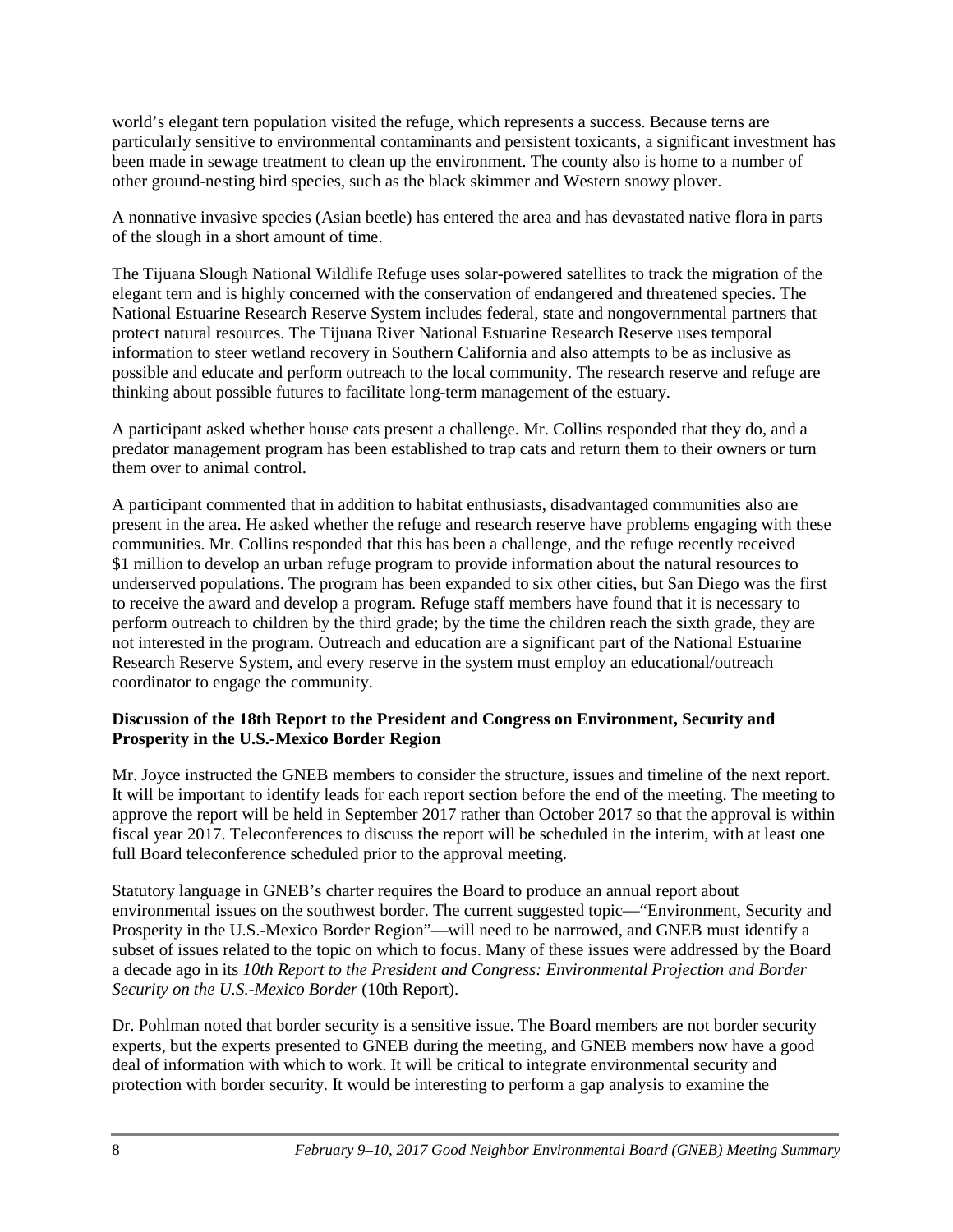recommendations made in the 10th Report and determine what has been accomplished and which actions worked and which did not. This would allow GNEB to modify or reiterate its previous recommendations.

In response to a question from Ms. Mendoza regarding the current administration transition, Mr. Joyce explained that EPA is proceeding with "business as usual" until the Agency is given other instructions. Dr. Pohlman agreed that all government agencies are taking this approach, and it is incumbent on the Board to produce the best report possible no matter the current situation. GNEB's report is not a political report.

Ms. Lisa Larocque, City of Las Cruces (New Mexico), commented that, in addition to DHS, many agencies are integral to border security. These critical agencies are represented on GNEB. Dr. Eaton agreed, noting that if the Board can build its report on the successes that have occurred since the 10th Report, the current report will address the issues, identify best practices, embrace successful federal government activities in this area, and ultimately be helpful to federal agencies.

Mr. Angel explained that, in addition to gathering facts, the Board serves in an advisory capacity for decision makers. The report must address environmental impacts associated with border security activities and make useful recommendations.

In response to a comment from Ms. Abram regarding the possibility of a future border wall, Dr. Pohlman said that the report could not specifically address this issue because its status is unknown. The Board is not qualified to assess border security. Ms. Abram explained that she was not referring to border security issues but rather potential environmental impacts resulting from a border wall. The report could address the possibility with a general approach and discuss the environmental impacts from a variety of different infrastructures, including a wall. Mr. Andrew agreed that GNEB could provide information on how to avoid, minimize and mitigate environmental impacts from infrastructure.

Mr. Payne commented that the Board has an opportunity to highlight the successes in this area that have occurred during the past 5 years. GNEB could use a scenario-based approach (i.e., "If this, then that.") in writing the report. If rapid changes occur on the border, there may be ways to illustrate possible environmental consequences that will need to be addressed. Ms. Grijalva agreed that best practices need to be highlighted, and the Board could explore lessons learned from the fence built under the Bush administration.

Ms. Mather-Marcus supported the idea of drawing on the 10th Report and performing a gap analysis. The best management practices approach is a good one. The report also can include information about what could happen depending on the future border wall situation. She thought that GNEB also should investigate how activities in Mexico affect the United States, as the Board's 2016 report did. Dr. Ganster agreed that it is critical to obtain information from Mexico, noting that he had wanted to invite officials from Mexico, but it was a challenge because of the current transition. The U.S. Border Patrol has a good relation with its counterparts in Mexico.

Ms. Mendoza noted that the suggested topic addresses the environment, security and prosperity. Incorporating the environmental aspects (e.g., reduced emissions as a result of reduced wait times) will be important. Highlighting collaboration is beneficial as well, especially as the collaboration goes beyond federal agencies and includes state and local agencies.

Mr. Salvadore Salinas, USDA, reiterated that the Board's current mission with this report is to address and report on issues regarding the environment and infrastructure. He thought that perhaps GNEB was overcomplicating what the report should be. Regarding security, DHS is challenged by private land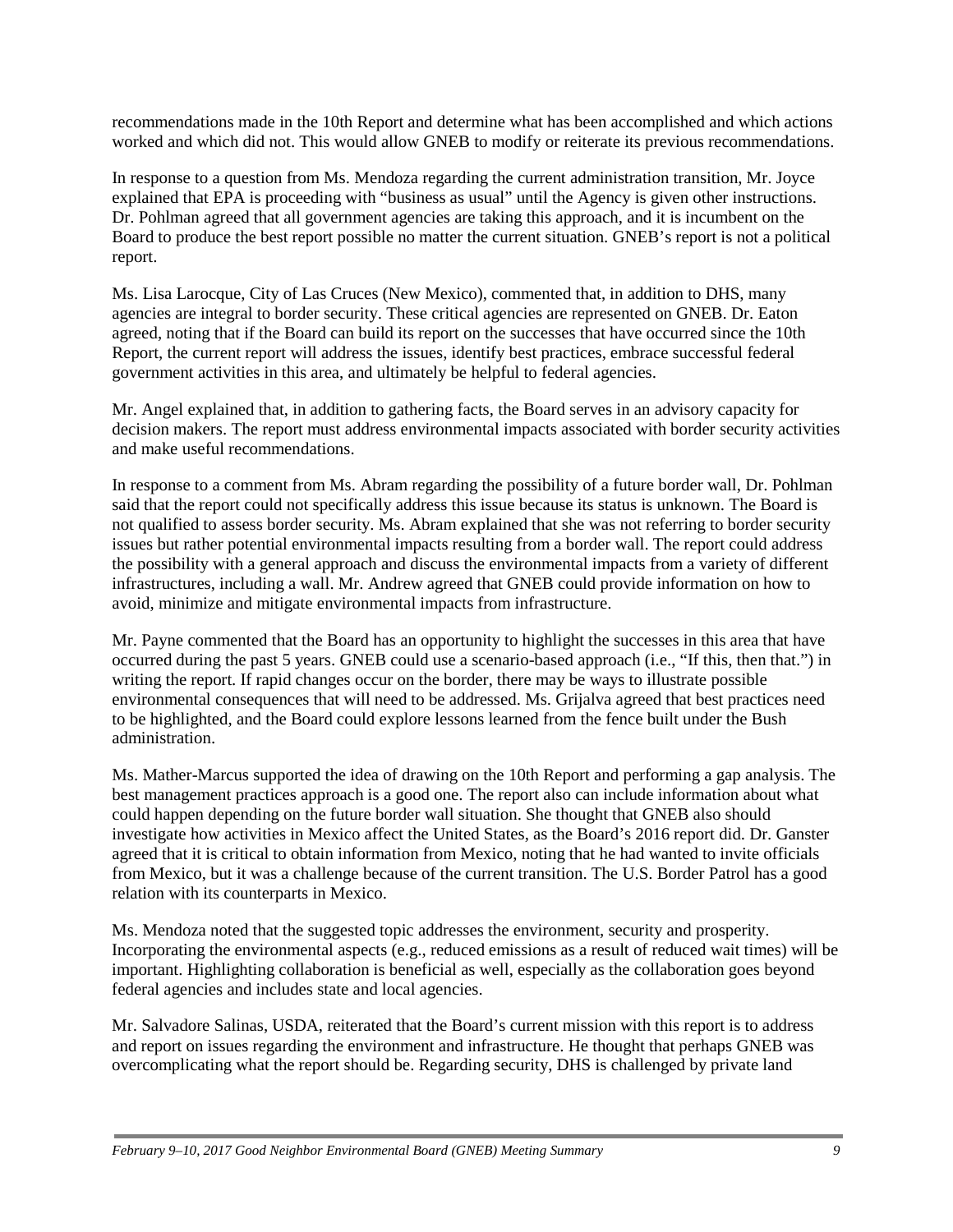ownership in Texas; in terms of prosperity, *colonias*<sup>1</sup> are an issue in Texas, as are agricultural needs and rural development. Prosperity may not be a major topic of the report, but it can be woven throughout the various sections. Ms. Larocque suggested that the report could highlight that improving environmental conditions has economic benefits.

Dr. Pohlman reminded the members not to lose sight of tribes as stakeholders. Dr. Ganster stated that tribal issues will be integrated in the report and not lost.

Dr. Ganster presented background information on the 10th Report, explaining that the increased focus on the North American Free Trade Agreement and border enforcement during the 1990s was driven by Congress. After September 11, 2001, the view of the border shifted from an area of trade opportunities to a defensive zone. DHS was established in 2002 and combined many agencies with different cultures. The REAL ID Act of 2005 allows DHS to waive legal requirements (e.g., National Environmental Policy Act, Endangered Species Act, Clean Water Act) to facilitate construction of border infrastructure to deter undocumented immigration. Security concerns now take precedence for many federal agencies, resulting in major effects on environmental protection and land management agencies and activities.

Dr. Ganster displayed photographs that illustrate the rapid changes to the southwest border as a result of programs to construct border fencing, install stadium lighting, employ more personnel, and apply technology and remote sensing. Infrastructure and illegal activities leave an imprint on the environment, and management of endangered species is an environmental challenge. Further challenges occur when legitimate tribal border crossings are exploited by smugglers. The overall challenge is how to balance border security activities and environmental quality.

The 10th Report focused on a number of themes, including undocumented human crossings in rural stretches and hazardous materials (hazmat) shipments through urban crossings. The report identified four challenges related to undocumented human crossings: (1) Roads and trails destroy habitat and cause erosion. (2) Undocumented migrants and smugglers leave trash and solid waste. (3) Impenetrable fences may pose problems for wildlife and sensitive areas. (4) Limited opportunities for collaboration exist across security and land management agencies. The report also identified four challenges related to hazmat shipments: (1) Limited training exists for hazmat inspection and ports of entry work, and tracking and chemical storage data are lacking. (2) Emergency responders and their equipment lack the ability to easily cross the border. (3) Emergency response technology, equipment and personnel often are inadequate. (4) An overarching strategic plan to coordinate security and environment personnel at urban crossings is lacking. GNEB provided recommendations related to all of these challenges and identified successful projects and partnerships.

Dr. Francisco Zamora-Arroyo, Sonoran Institute, asked whether the national conference that the Board had recommended regarding the issue of impenetrable fences posing problems for wildlife had occurred. Dr. Pohlman responded that many conferences regarding tactical infrastructure have been held during the last decade, but she was unsure whether any conference focused specifically on the environmental impacts of the infrastructure. A GNEB member added that many papers have been presented about wildlife crossing and the best infrastructure and best management practices to facilitate this crossing. Mr. Andrew noted that, although significant work about wildlife crossing has been performed throughout the world, he was unaware of any effort to tie all of the information together. It might be helpful to coordinate a symposium that brings all of the global work together.

 $1$  An unregulated settlement/residential area along the U.S.-Mexico border that may lack some of the most basic living necessities such as potable water and sewer systems, electricity, and safe and sanitary housing.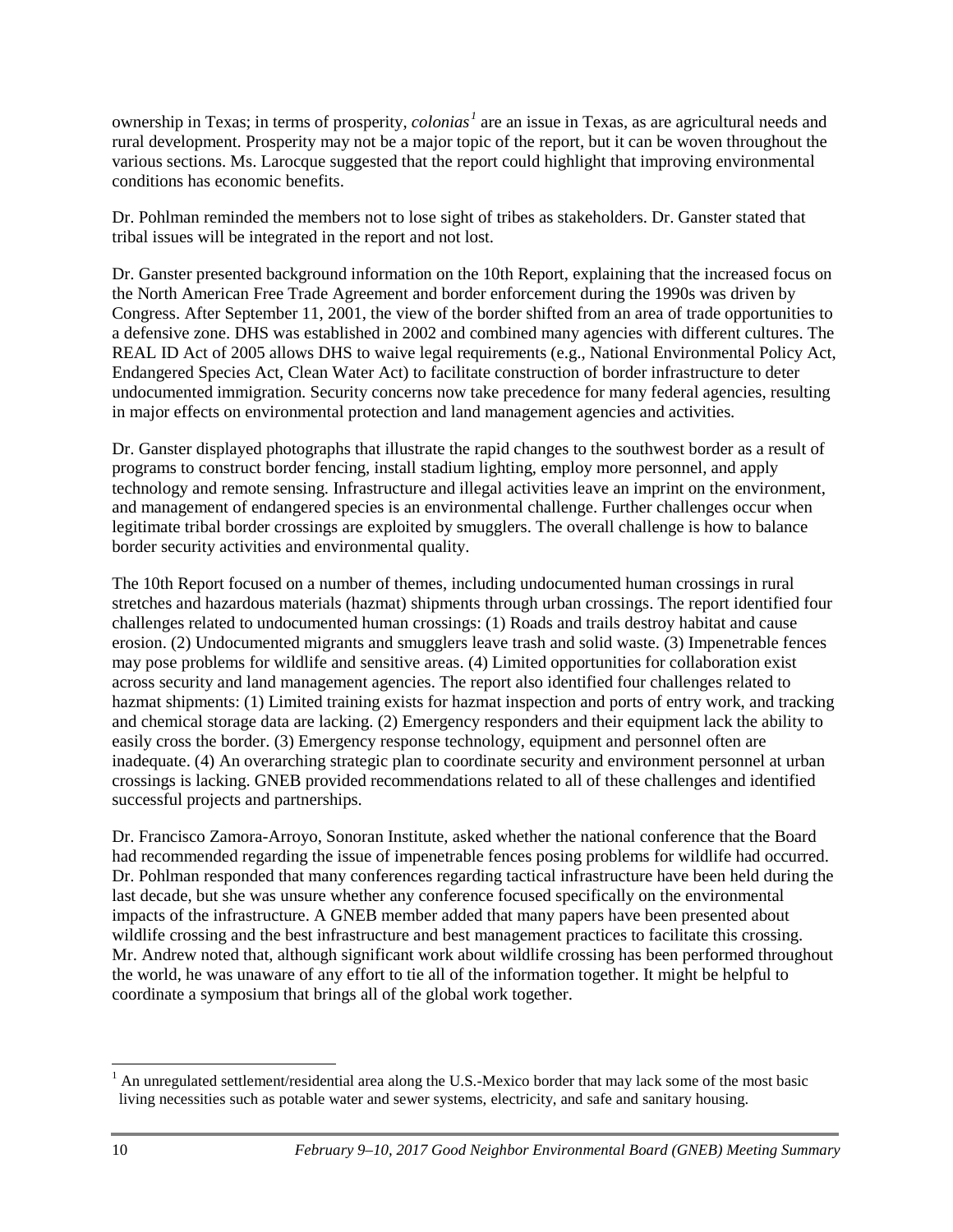Ms. Mather-Marcus noted that, although it is important to remember that the three current joint inspection programs are pilot programs, the Board could examine the impacts of these pilots. EPA is performing air quality analysis, and these data could be integrated into such an examination. She also stated that it will be critical for GNEB to define "security" for the purpose of this report. Security is a broad topic and includes law enforcement, hazmat, agricultural inspections and the literal security of border communities, among other issues. The Board will need to define which aspects of security it will focus on in this report.

Mr. Salinas noted that one recommendation from the 10th Report was to foster cooperation among federal agencies and establish an interagency task force. This is critical and needs to be included in this report if it did not come to fruition. The report most emphasize increased cooperation, a reduction in duplicative efforts, and increased leveraging of assets.

Dr. Eaton encouraged the GNEB members to perform the gap analysis that night to have a foundation for the next day's discussions. Any topics or issues that are not written/outlined before the meeting has concluded will not be incorporated into the report. Dr. Pohlman agreed to lead the gap analysis effort, but she explained that it was not a process that could be completed overnight because it must be done in a thorough, considered manner that includes consultation with other federal agencies. She volunteered to provide information within 1 week. The Board's recommendations ultimately must effect change across the federal government in terms of environmental strategies. CEQ provides environmental "scorecards," but it is not a cohesive group that discusses environmental issues across the federal government. Although regional groups exist, a focal group at the federal level is needed.

Mr. Joyce reiterated that, before the end of the meeting, the Board must determine which issues it would like to address, recognizing that the scope and scale may evolve during the writing of the report. Dr. Ganster suggested using the 10th Report as the core to begin work on the new report. GNEB can refer to the previous recommendations and determine what has been accomplished and identify any shortcomings. The report will provide the logic for current actions and advance ideas and options for protecting the environment while simultaneously protecting the mission of border security. Mr. Andrew agreed that the 10th Report serves well as a framework for writing the current report.

Ms. Abram noted that a clear and realistic timeline will be needed to complete the report. Dr. Ganster said that the text must be completed well before the September meeting. Dr. Eaton highlighted the five phases of report writing: outlining the report, writing the initial draft, adding additional documentation, finalizing the draft, and editing the finalized report.

Dr. Zamora-Arroyo cited the following sentences on page 19 of the 10th Report: "Effective barriers can decrease the number of undocumented crossings, thereby decreasing likely ecosystem damage. An effective fence or wall project also can reduce the footprint of border enforcement activities, allowing more habitats to remain in a natural state and reducing the need for off-road pursuit." This does not describe wildlife crossing or specific environmental impacts. When the report was written, GNEB did not have the information that is available now. The Board must review this information and address infrastructure issues. It may be helpful for GNEB to focus on one issue in depth instead of covering several issues in less depth.

Dr. Payne stated that, given the compressed timeline, the Board will be compelled to develop a report similar to the 10th Report (i.e., without a good deal of extraneous information). He noted that GNEB's last report was more than 100 pages long.

Dr. Pohlman stated that emergency response continues to be a challenge on the border. Mr. Storment called the members' attention to the fact that the name of the Board includes the phrase "Good Neighbor." The report must focus on how the United States can cooperate with Mexico to benefit both countries. As Dr. Pohlman mentioned, emergency response is a perfect example of how the countries must interact with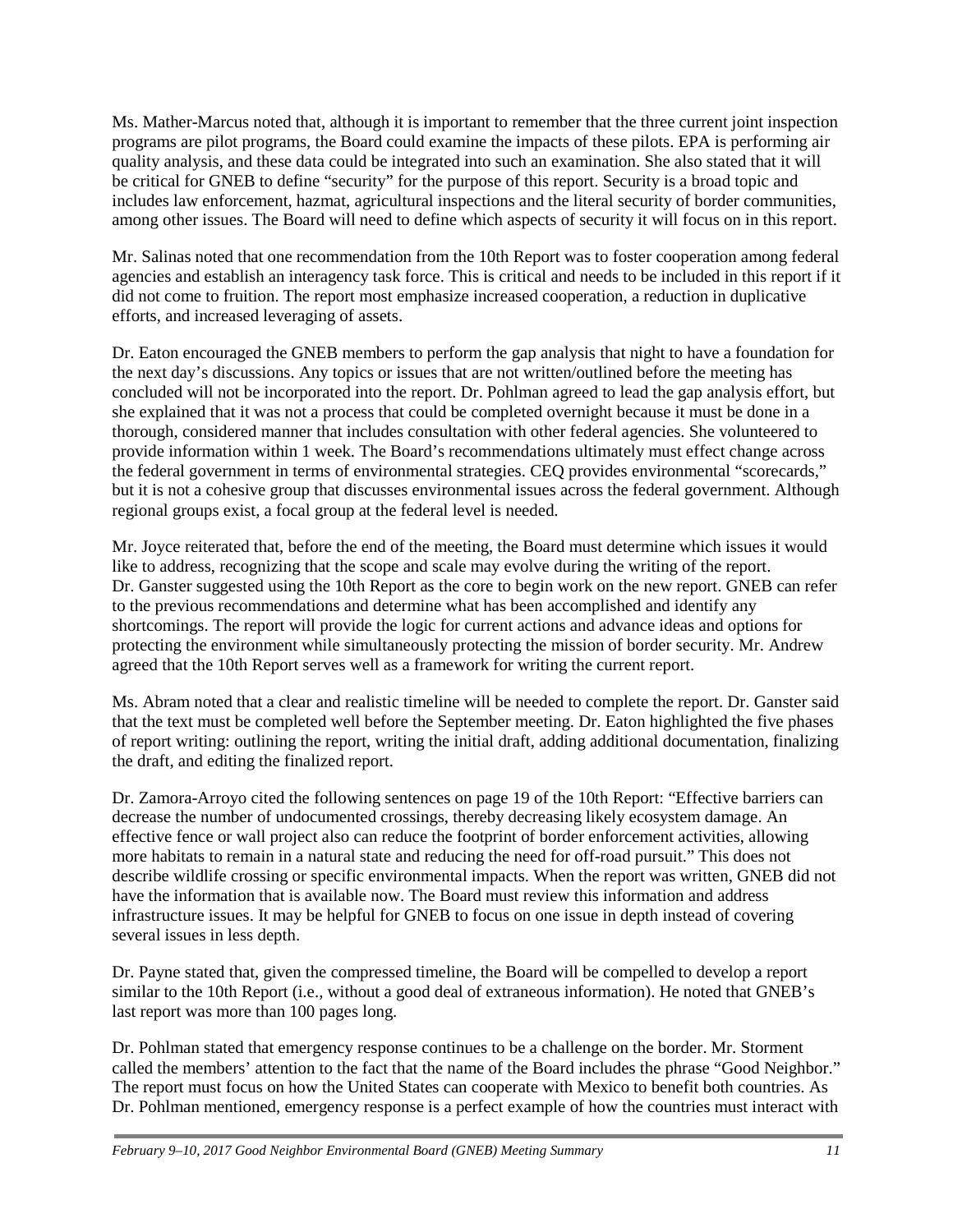each other to be successful. The attitude should be "us" rather than "you and me." Ms. Mendoza pointed out that, in addition to emergency response, trash continues to be an issue, and best management practices are needed. Dr. Ganster agreed that trash is a critical issue. Ms. Abrams added that infrastructure best practices is another important issue.

Ms. Lauren Baldwin, City of El Paso (Texas), liked the approach of strategically employing a mix of technology and personnel to meet border security and environmental needs and agreed that it would be best to begin with the 10th Report and determine progress that has been made and what research has been completed since then. Ms. Larocque added that the report could include the prosperity benefits from ecotourism and the vitality of ecosystem services. Dr. Payne agreed, noting that the trash issue affects ecotourism and ecosystem services. Dr. Eaton suggested that the role of border facilities and their connection to air and water quality be explored. Mr. Angel added that the trash issue is driven by wet weather events; therefore, water quality issues must inherently be addressed. Ms. Grijalva commented that emissions at the ports of entry are being studied, but completing the analysis is a difficult process. Although the data are not available currently, she can write a paragraph about data analysis efforts in this area. Dr. Ganster noted that data are being accumulated in various areas and could be gathered.

Mr. Storment explained that San Antonio, Texas, is about to be classified as a noncontainment area, which will have public health and economic affects, and the city is studying both of these effects. Additionally, border security cannot be addressed without tying the issue to border sister cities.

Dr. Ganster and Mr. Joyce reiterated that the Board will need to reach consensus on the issues of focus for the next report and identify section leaders before the end of the meeting. Ms. Pohlman summarized the seven issues that had been offered: emergency response, trash, water and air quality, ecotourism and ecosystem services and their relationship to prosperity, invasive species, infrastructure, and cross-border coordination and stakeholder participation.

Dr. Ganster recessed the meeting at 5:32 p.m. PST.

# **FEBRUARY 10, 2017**

# **Discussion of Next Meetings and Other Business**

Mr. Joyce reminded the GNEB members that the upcoming report will focus on the intersection of environmental protection and border security and how to achieve objectives in both areas. The report must contain rationale and justification for the recommendations as well as citations to original source materials. Although the report is provided to the President of the United States and Congress, the audience for the report is broad and includes federal, state, local and tribal agencies, as well as nongovernmental organizations and academia. Many entities find the Board's reports useful. The goal is to develop a draft of the report early enough that it can be discussed during a full GNEB teleconference in mid-May. Dr. Ganster added that the Board members need to identify components of the report that can be accomplished realistically rather than idealistically.

Dr. Ganster presented the report outline that had been developed based on the prior day's discussion:

- Section 1: Retrospective and Content
- Section 2: Exemplary Practices
- Section 3: Challenges
	- o Ecosystem services strategies
	- o Emergency response
	- o Community understanding, will and information regarding the bigger picture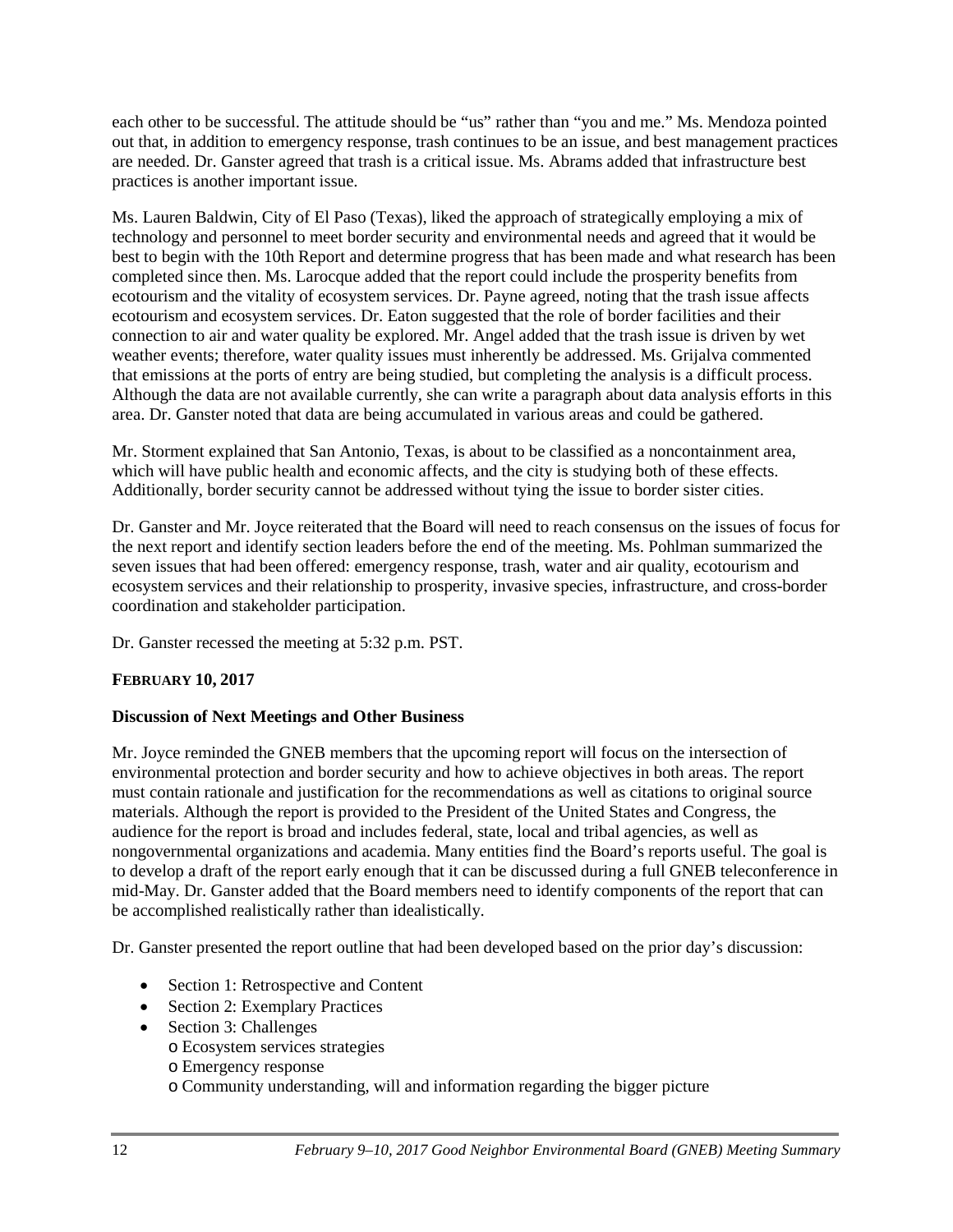- o Trash control and sediment management
- o Invasive species
- o Ports of entry and border wait times
- o Incorporation of innovative technology
- o Human health and border crossing
- Section 4: Recommendations

Ms. Hass suggested identifying an expert to discuss the U.S.-Mexico economic situation from a security perspective. Ms. Grijalva noted that several reports, including those from the Woodrow Wilson International Center for Scholars, discuss the topic. She wondered whether GNEB's report should discuss economics in general or directly in relation to border security (e.g., ecotourism). Dr. Ganster explained that SANDAG has data on border crossing wait times and the associated environmental and economic impacts; he can provide text for the report based on these data.

Dr. Zamora-Arroyo asked for clarification on the scope of the report. It will be important to examine the benefits and potential impacts of infrastructure; the report may not be well-received if the binational cooperation aspect is not included. The GNEB members agreed that a binational perspective is implicit in the report. Dr. Zamora-Arroyo added that conferences that have been held regarding border infrastructure should be incorporated into the report.

Ms. Mendoza commented that she knows individuals in Arizona who can help with the economic aspects; she also volunteered to work on the trash issue.

Mr. Angel suggested that the report highlight case studies rather than devoting a section to exemplary practices. Ms. Abram agreed, noting that exemplary practices should be woven through the report. She recommended that a section focus on infrastructure, which can include best management practices, benefits and impacts. Grid security is a key component of security and emergency preparedness, and solar energy plays a role in grid security. She volunteered to work on a section within the issue of emergency preparedness about the role solar energy plays in fostering a resilient grid and providing power and energy to remote communities.

Ms. Larocque noted that air pollution is a component of border-crossing efficiency, but this topic can be expanded on by including air pollution of *maquiladoras*<sup>2</sup> and providing security to border residents by ensuring that they have clean air. Dr. Ganster did not think that reliable data on factory pollution are available. Ms. Larocque said that she would be willing to determine whether any data from Texas exist. This topic could fit under the security of having good health, which is another interpretation of the term "security." Mr. Storment agreed that the *maquiladoras* would not have data and added that infrastructure security is a neutral, not political, topic.

Dr. Pezzoli asked whether the Board was setting a precedent by focusing on a historical perspective. Mr. Joyce responded that a historical perspective has not been completed in a systematic manner. Dr. Pezzoli noted that value is added because this perspective makes it a special report. He referred to the presentation by Mr. Enriquez on the previous day that stated that of 225 actions, 220 were categorically exempt. He would like to understand the nature of these categorical exemptions. The challenge will be to determine direct and indirect impacts; for example, public health is an indirect consequence, and unintended economic consequences also may emerge. Additionally, transportation is an important issue to the 14 border sister cities. SANDAG is attempting to deal with the issue of multimodal transit planning to facilitate cross-border communication.

<sup>&</sup>lt;sup>2</sup> Manufacturing plants located in Mexico that assemble goods largely from imported components. The final products are exported to the U.S. market.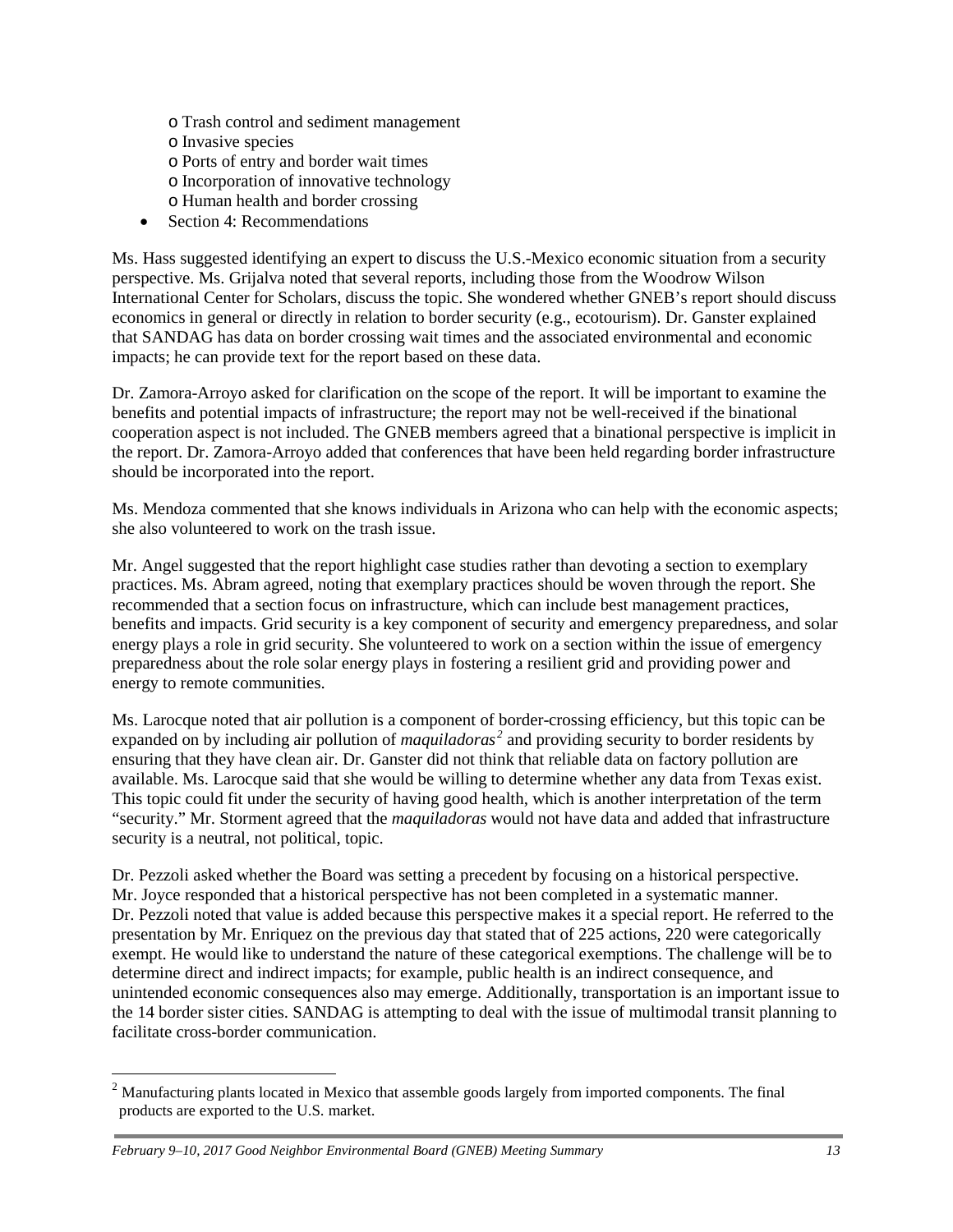Mr. Davis said that it was important for the report to make clear immediately that border security is paramount. GNEB does not have knowledge of all border security technology available and needs to stay away from the minute details of such technology. Much about border security, including virtual security, has been learned in Iraq and Afghanistan. The Board should recommend that the best technology that leaves the smallest footprint on the environment be used but should leave the determination of what that technology may be to the experts. Ms. Abram added that the report must examine the environmental footprint of any technology or infrastructure that may be considered for use.

Mr. Angel thought that stormwater issues needed to be included in the trash control and sedimentation management section, including the topic of how wastewater affects border security. Individual states perform monitoring, but no formal monitoring network exists. *Maquiladoras* also affect air quality in terms of the traffic emissions from the number of people who work at them. Dr. Pohlman agreed that traffic and other activities leave an environmental footprint in addition to infrastructure, and the focus should not be on infrastructure alone. GNEB should explore environmental impacts from infrastructure, business processes and cross-border traffic.

Ms. Mather-Marcus liked the way that Mr. Angel had framed the report in terms of how border security affects the environment and how environmental issues in turn affect border security. She added that overarching federal emergency management agreements with Mexico are in place. She will provide the current standing agreements regarding border emergency response to Mr. Joyce so that he can forward them to the GNEB members.

Dr. Payne noted that a natural connection exists between ecosystem services and extreme weather events. Ms. Mendoza added that USGS has performed a good deal of work on ecosystem services. She also thought that two specific trash issues are wastewater/stormwater and foot traffic.

Ms. Larocque commented that common threads need to be incorporated into the challenges section. For example, how the environment can make security more challenging and how security can make maintaining the long-term services of the environment more difficult. It will be important for GNEB to advocate for cooperation among all federal agencies and for agencies to work at their full capacity. This is critical for the border.

Mr. Storment asked what the term "border security" means in the context of this report and for federal agencies. Dr. Pohlman responded that the DHS website [\(www.dhs.gov/what-security-and-resilience\)](https://www.dhs.gov/what-security-and-resilience) contains a statement that defines security as "as reducing the risk to critical infrastructure by physical means or defense cyber measures to intrusions, attacks, or the effects of natural or manmade disasters." That is, keeping "bad people" out and protecting the U.S. population from "bad things." The definition does not need to be complicated. Dr. Ganster explained that GNEB could develop its own definition that meets its needs for the report. Mr. Storment thought that security is broader than the DHS definition; border security is about a binational definition. Mr. Andrew added that the DHS definition includes any measures taken to achieve security (e.g., fences, towers, patrols). Air quality is included if border security activities or infrastructure create air quality issues. Mr. Angel agreed that environmental goals and border security cannot be secured without binational cooperation.

Dr. Eaton noted that the retrospective must include border security because it is a significant part of the 10th Report. Ms. Abram added that the retrospective will touch on many issues in addition to infrastructure. She thought that security and what it entails needs to be discussed in its own section of the report. Ms. Grijalva agreed. Dr. Pezzoli noted that the DHS definition of border security does not speak to food, water and energy security. The National Science Foundation recently elevated what it calls the "food-energy-water security trilemma" to a high-priority status. To what extent does border security allow the United States to share with Mexico a method to deal with food-energy-water system flows? This is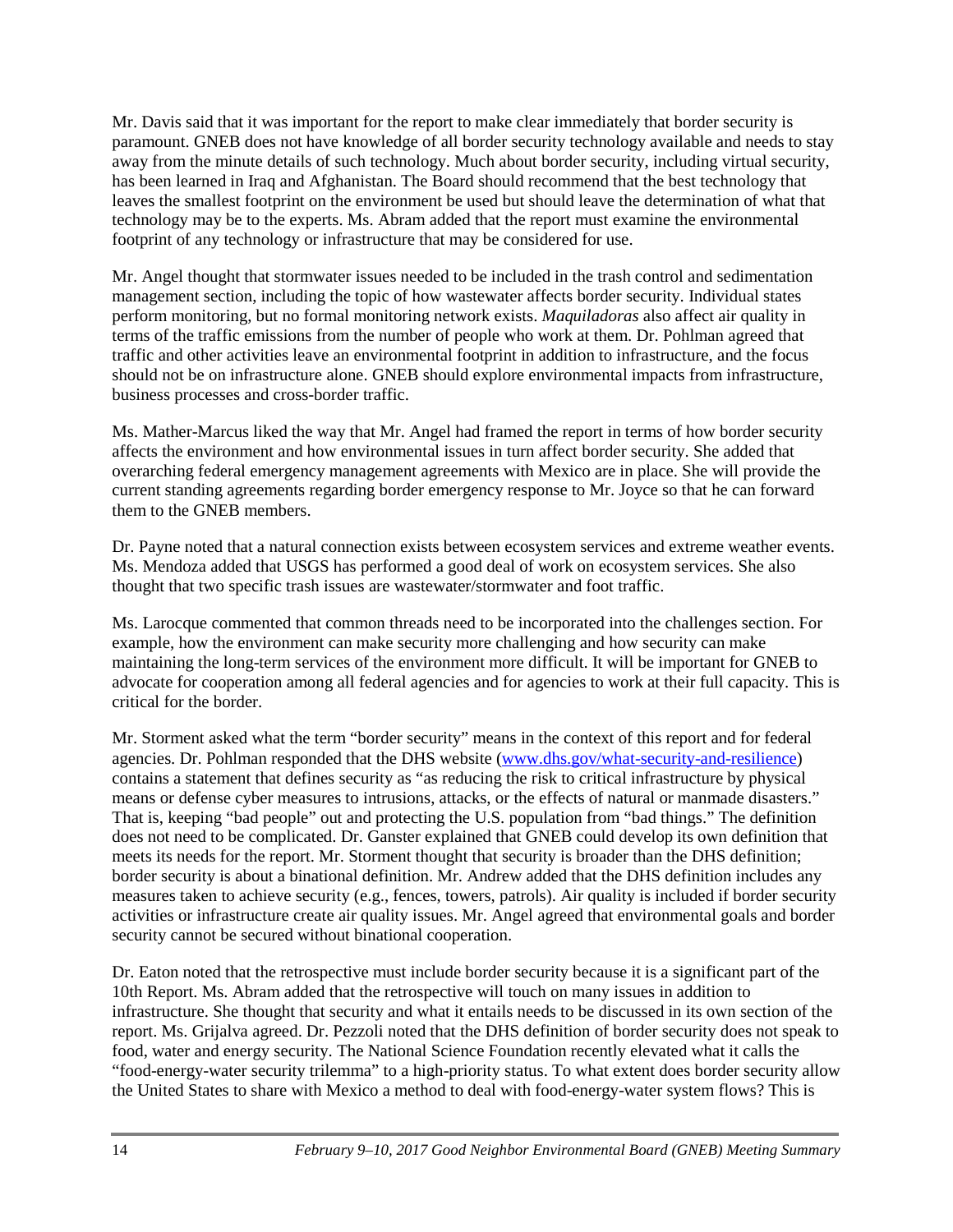one approach to relate border security to homeland security. Ms. Grijalva agreed that this relates quite well. Mr. Davis noted that Yuma, Arizona, is a good example of being able to function effectively and securely. Products and labor are exchanged across the border at Yuma, and the local border is under complete control and secure.

Mr. Andrew liked the idea of including issues and opportunities raised by the food-water-energy nexus but was unsure how it could be related to the environmental impacts of border security. Dr. Ganster responded that the report could include a section discussing additional security challenges. Mr. Andrew suggested that opportunities be explored in this section in addition to challenges.

Ms. Mather-Marcus commented that it is necessary for the Board members to work with the same definition of security while writing their sections of the report. She volunteered to develop a definition for the term "security" that Mr. Joyce can circulate among the GNEB members for their input. A GNEB member noted that the 10th Report contains definitions of various types of security on page 9.

Mr. Joyce stated that the workgroups are responsible for organizing themselves and scheduling meetings. The workgroups must produce initial text in a timeframe that allows Ms. Kristen LeBaron, The Scientific Consulting Group, Inc., to collate the text and GNEB members to review it prior to the mid-May teleconference. Workgroups also should keep track of original source materials to be included in the reference list. Members also should begin to identify charts, graphs and photographs that will be included in the final report. Dr. Eaton thought that the workgroups should have their text completed by mid-March.

Mr. William Bresnick, DHS, commented that the Board has a charge in terms of developing the next report and redefining this charge could affect how the report is received. The food-energy-water triad could be the focus of GNEB's next report. The report must focus on maximizing environmental protection in the context of border security actions.

# **Public Comments**

Mr. Joyce called for public comments. No oral or written comments were offered.

# **Continued Work on Development of the 18th Report**

The GNEB members discussed the structure of the report and corresponding assignments, which are highlighted in the action items below.

Ms. Larocque noted that economic values and community understanding should be highlighted in each challenge and opportunity section. Dr. Pezzoli agreed that the importance of community engagement in achieving solutions should be elevated within each section.

Mr. Wayne Belzer, International Boundary and Water Commission, agreed that infrastructure should be described in its own section, but he has a different perspective on what defines infrastructure. He thought that the proper handling of wastewater and drinking water along the border needed to be addressed in the report.

Mr. Salinas asked about the distance from the border that would be considered the border area. Dr. Ganster responded that the Board's last report extended the definition of the border area to include watersheds; this report likely will have a more narrow focus. Mr. Joyce added that the definition has been variable in past reports, but the La Paz Agreement defines the border area as 100 kilometers (62 miles) on each side of the border. The North American Development Bank and Border Environment Cooperation Commission extend this definition to 300 kilometers (186 miles) on the Mexican side. Dr. Ganster noted that immigration and security services have different definitions as well. Mr. Belzer thought that only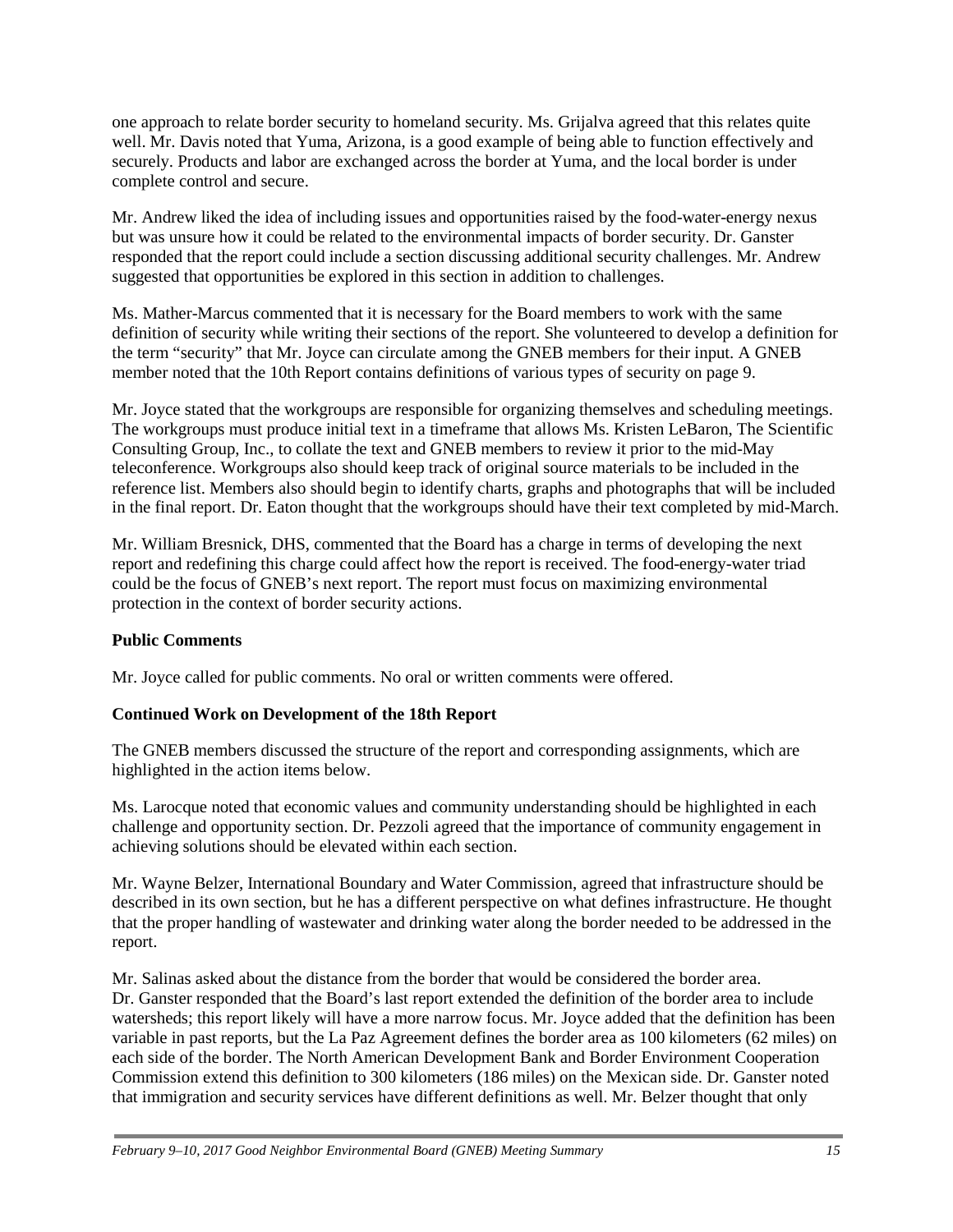areas that have an effect on border security should be included in the definition. Dr. Ganster instructed the GNEB members to use 100 kilometers as a guideline, but each workgroup could determine whether a different definition made more sense. Dr. Pezzoli commented that the distance could be contextualized by green infrastructure thinking in relation to watersheds.

Ms. Abram noted that technology can be integrated into all of the sections or included only as a part of the infrastructure section. GNEB also needs to define the term "infrastructure." Dr. Ganster thought that the workgroups could fine-tune this definition as they begin writing. Ms. Larocque commented that cyber security technology could have a positive effect on the environment.

Dr. Pezzoli commented that the World Health Organization and World Organization for Animal Health developed a "One Health Framework" that examines human and animal connections. Ms. Mather-Marcus noted that DHS works with agriculture inspections and deals with human health in carrying out its mission.

Dr. Ganster stated that the recommendations would be developed by each workgroup during the writing of the report. A GNEB member noted the importance of having a DHS representative connecting the workgroups with experts to help them grasp the issues. The Board members also need pertinent contact information. Mr. Joyce explained that Ms. Hass will be responsible for coordinating expert consultation. He will send the current GNEB roster to the meeting participants so that they have the necessary contact information.

In response to a request from Dr. Eaton to obtain the PowerPoint presentations from the meeting, Mr. Joyce explained that he would set up a system to share materials that does not violate Federal Advisory Committee Act (FACA) rules. He explained that the official timeline would be developed during the next week, but the groups should aim to have their text to Ms. LeBaron for collating by the end of April. Dr. Ganster reported that, in terms of scheduling the mid-May teleconference, he would not be available after May 13 for 3 weeks.

Dr. Pezzoli noted that the Board's last two reports contain helpful resources relating to infrastructure and ecosystem services.

A GNEB member suggested that the report highlight case studies (community impacts and understanding, economic benefits) within each challenge and opportunity section, including impacts on tribes and Mexico.

Dr. Ganster will send the report outline to the GNEB members, who will provide comments using track changes. Dr. Ganster will collate all of the comments and send the revised outline to the GNEB members. Mr. Joyce instructed the workgroups to consider the schedule and frequency of meeting via teleconference. FACMD can assist the workgroups in scheduling, sending invitations and providing callin numbers for their teleconferences.

Dr. Payne explained that the Board transmits the report to CEQ, which by the time of transmittal may not exist in the form that it has in the past. GNEB must ensure that the report is targeted to the right individuals so that the appropriate federal agencies can act on the recommendations. Mr. Joyce agreed that the situation may evolve during the next several months, and GNEB may need to get reacquainted with CEQ.

Ms. Mather-Marcus asked how the report is transmitted to Congress. Mr. Joyce responded that the process has evolved over time. EPA's Office of Congressional and Intergovernmental Relations forwards the report to the speaker of the House and the president of the Senate. GNEB members may send the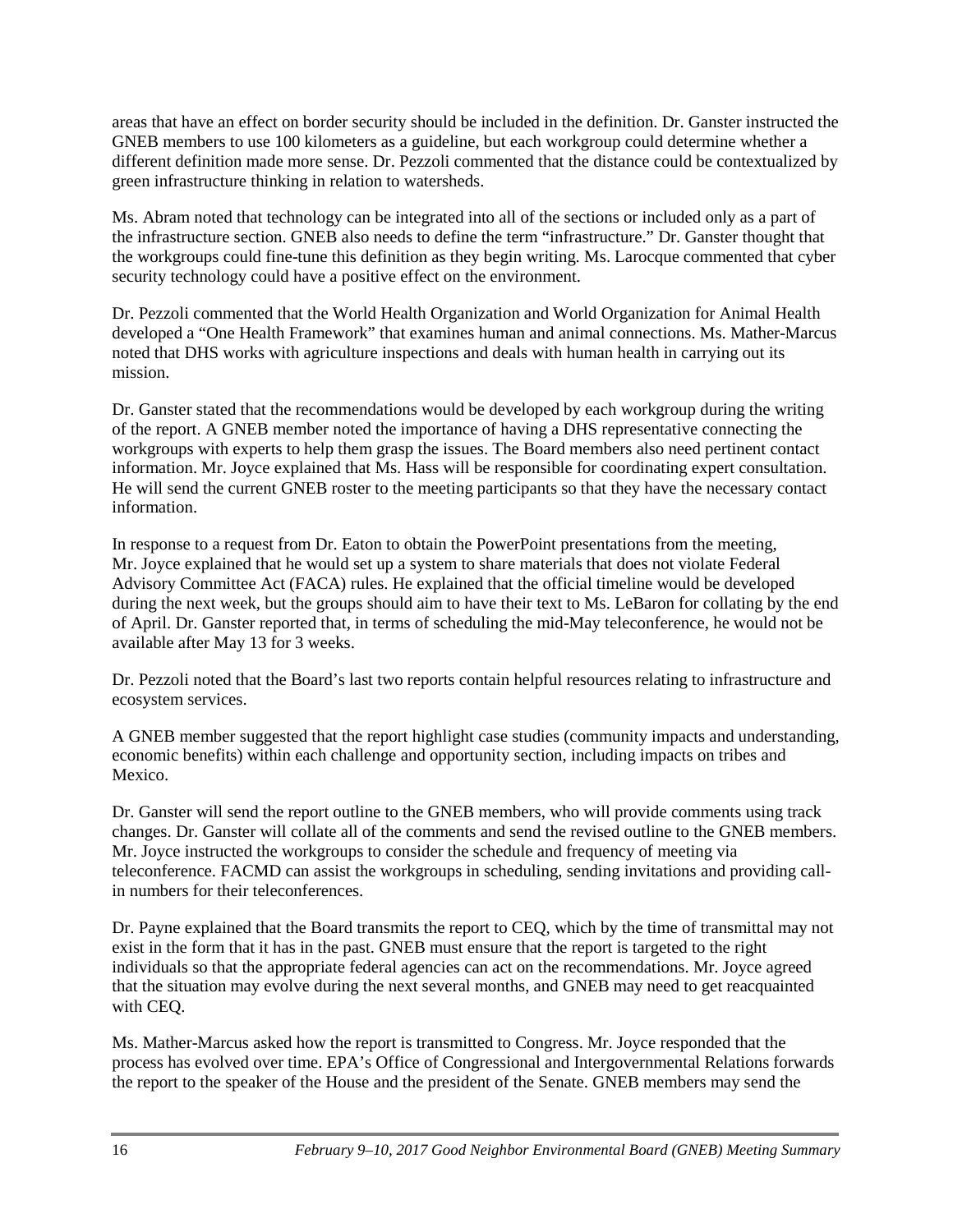report to their representatives as citizens but may not represent the Board in doing so. Some members of Congress consider the direct forwarding of reports by FACA committees to be lobbying. Therefore, the Board cannot directly send the report to Congress, and GNEB members must act only as private citizens if they choose to forward the reports to their specific representatives. Congressional briefings by FACA committees also are considered lobbying.

# **Adjournment**

Dr. Ganster recognized Mr. Joyce and EPA staff for ensuring that the meeting occurred despite the current transition. Mr. Joyce thanked the DHS representatives for coordinating the outstanding presentations, and the DOI and NOAA representatives for assisting. Dr. Ganster thanked the GNEB members for their participation and adjourned the meeting at 11:31 a.m. PST.

# **Action Items**

- Ms. Hass will make the source statistics about the port of entries available to the GNEB members.
- Dr. Ganster will provide text based on the data about the economic and environmental impacts of border crossing waiting times that are available from SANDAG.
- Ms. Mather-Marcus will provide the current standing agreements regarding border emergency response to Mr. Joyce so that he can forward them to the GNEB members.
- Ms. Mather-Marcus will develop a definition for the term "security" for Mr. Joyce to circulate among the GNEB members.
- Mr. Joyce will send the current GNEB roster to the meeting participants.
- Dr. Ganster will send the report outline to the GNEB members, who will provide comments using track changes. Dr. Ganster will collate all of the comments and send the revised outline to the GNEB members.
- The next report will include the following sections:
	- o Retrospective and context (gap analysis).
	- o Border infrastructure, including:
		- Ports of entry and border crossing wait times.
		- Wastewater infrastructure.
		- Fencing and access roads.
		- Human health and border crossings/plant and animal health (topic may be moved later).
	- o Challenges and opportunities, including:
		- Ecosystem services strategies.
		- **Emergency response and preparedness.**
		- Water management, trash control and sediment management.
	- o Recommendations.
- The following topics will be included in all sections of the report:
	- o Exemplary practices.
	- o Community understanding, will, and information regarding the bigger picture.
	- o Cross-border coordination.
	- o Invasive species (as appropriate).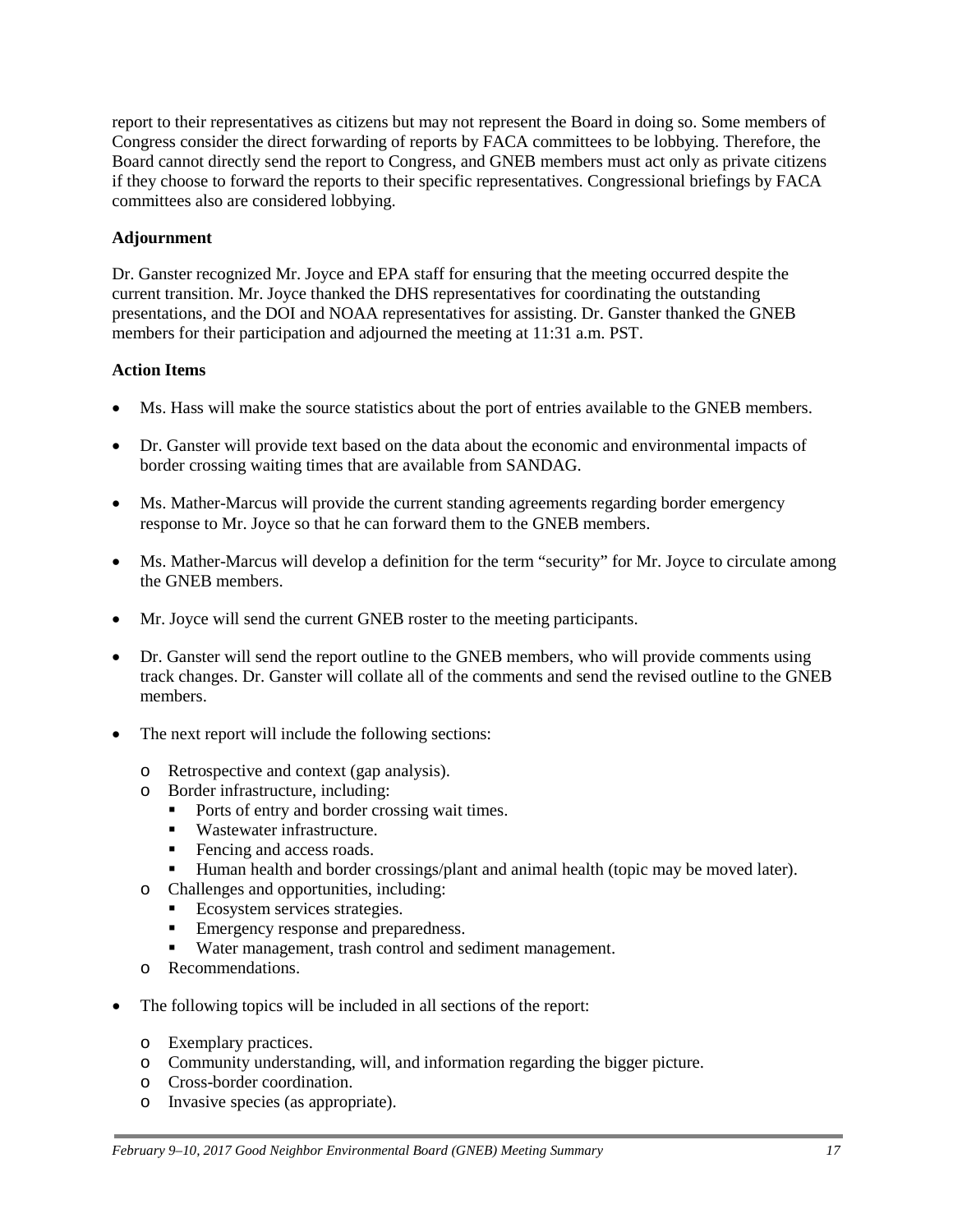- o Incorporation of innovative technology.
- The topic of the food/water/energy nexus may be included in the report.
- Dr. Pohlman will lead the gap analysis effort; Dr. Eaton, Mr. Andrew, Ms. Grijalva, Ms. Mendoza, Ms. Mather-Marcus and Ms. Hass will assist.
- Ms. Abram and Mr. Storment will lead the team focusing on border infrastructure; Mr. Belzer, Dr. Zamora-Arroyo and Mr. Davis will serve on this team. Ms. Hillary Quam, U.S. Department of State, who was not present at the meeting, also will serve on this team. A DHS representative should be added to the team.
- Mr. Cruz will provide tribal examples for all of the relevant, specific challenges and opportunities.
- Ms. Lisa Schaub, EPA Region 6, will coordinate the section on challenges and opportunities.
- The following teams will focus on these specific challenges and opportunities:
	- o Ecosystem services strategies: Ms. LaRocque (lead), Mr. Salinas, Dr. Payne, Ms. Baldwin and Mr. Andrew.
	- o Emergency response and preparedness: Dr. Eaton (lead), Ms. Quam (possible co-lead), Ms. Mather-Marcus and Ms. Abram. Dr. Pohlman has a recommendation for a Federal Emergency Management Agency representative to serve on this team.
	- o Water management, trash control and sediment management: Mr. Angel (co-lead), Dr. Zamora-Arroyo (co-lead), Ms. Mendoza, Dr. Pezzoli and Dr. Payne. An IBWC representative also should serve on this team.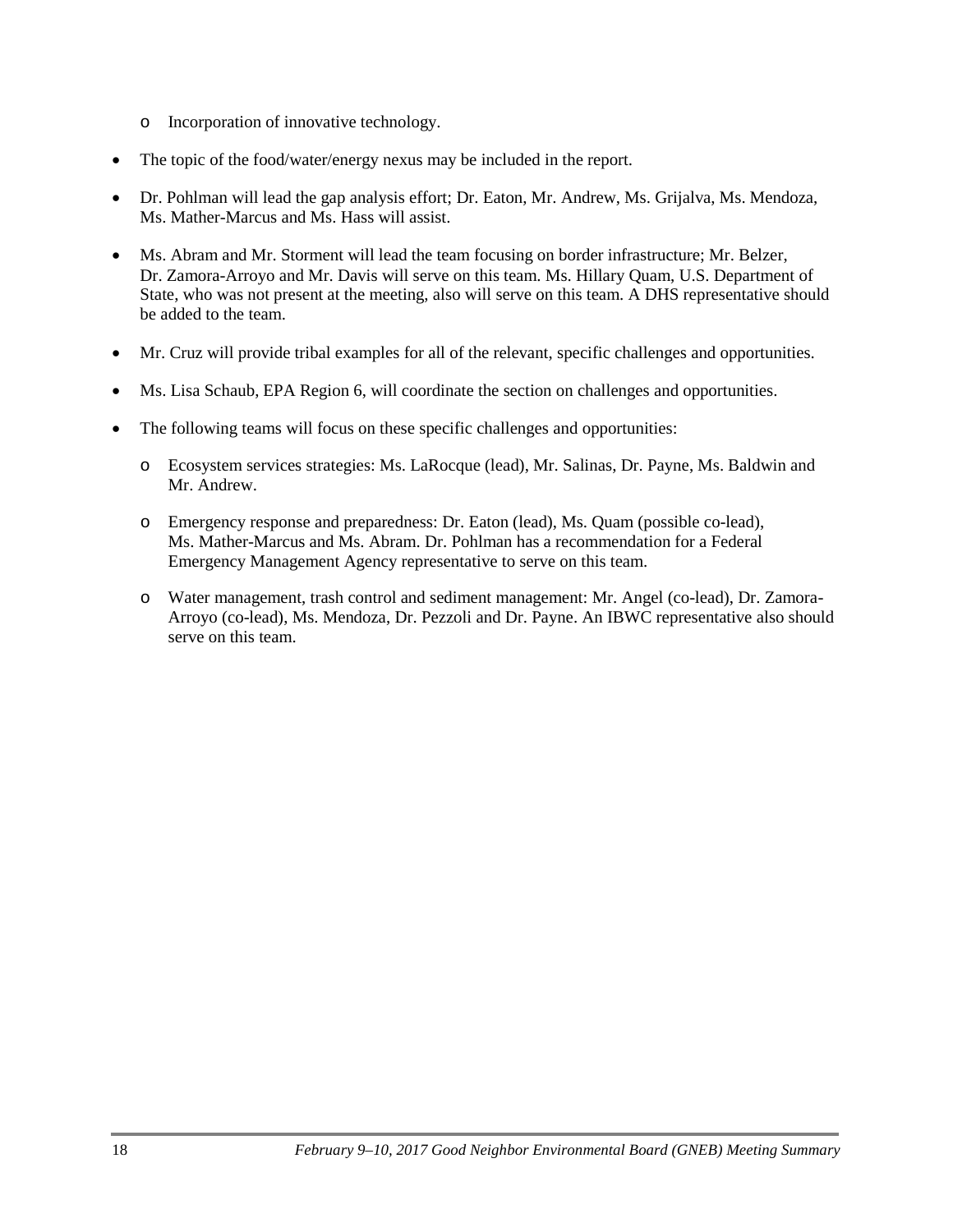#### **Appendix A: Meeting Participants**

# **Chair**

### **Paul Ganster, Ph.D.**

**Director** Institute for Regional Studies of the Californias San Diego State University San Diego, California

# **Nonfederal, State, Local, and Tribal Members**

### **Laura Abram**

Director, Public Affairs First Solar, Inc. San Francisco, California

# **Jose Angel**

Interim Executive Officer State Water Resources Control Board California Regional Water Quality Control Board Palm Desert, California

#### **Lauren Baldwin, LEED-GA**

Sustainability Program Specialist City Manager's Department Office of Resilience and Sustainability City of El Paso El Paso, Texas

# **Evaristo Cruz**

**Director** Environmental and Natural Resources Department Ysleta del Sur Pueblo El Paso, Texas

**Tom W. Davis** General Manager Yuma County Water Users' Association Yuma, Arizona

**David J. Eaton, Ph.D.** Bess Harris Jones Centennial Professor LBJ School of Public Affairs The University of Texas at Austin Austin, Texas

# **Designated Federal Officer**

#### **Mark Joyce**

Acting Designated Federal Officer Good Neighbor Environmental Board Federal Advisory Committee Management Division Office of Administration and Resources Management U.S. Environmental Protection Agency Washington, D.C.

# **Lisa LaRocque**

Sustainability Officer Public Works Department City of Las Cruces Las Cruces, New Mexico

## **Edna A. Mendoza**

**Director** Office of Border Environmental Protection Arizona Department of Environmental Quality Tucson, Arizona

### **Luis Olmedo**

Executive Director Comite Civico Del Valle, Inc. Brawley, California

# **Keith Pezzoli, Ph.D.**

Teaching Professor, Department of Communication Director, Urban Studies and Planning Program University of California, San Diego San Diego, California

#### **Scott D. Storment**

Tucson, Arizona

Principal Green Hub Advisors, LLC San Antonio, Texas

#### **Jose Francisco Zamora-Arroyo, Ph.D. Director** Colorado River Delta Legacy Program Sonoran Institute

*February 9–10, 2017 Good Neighbor Environmental Board (GNEB) Meeting Summary 19*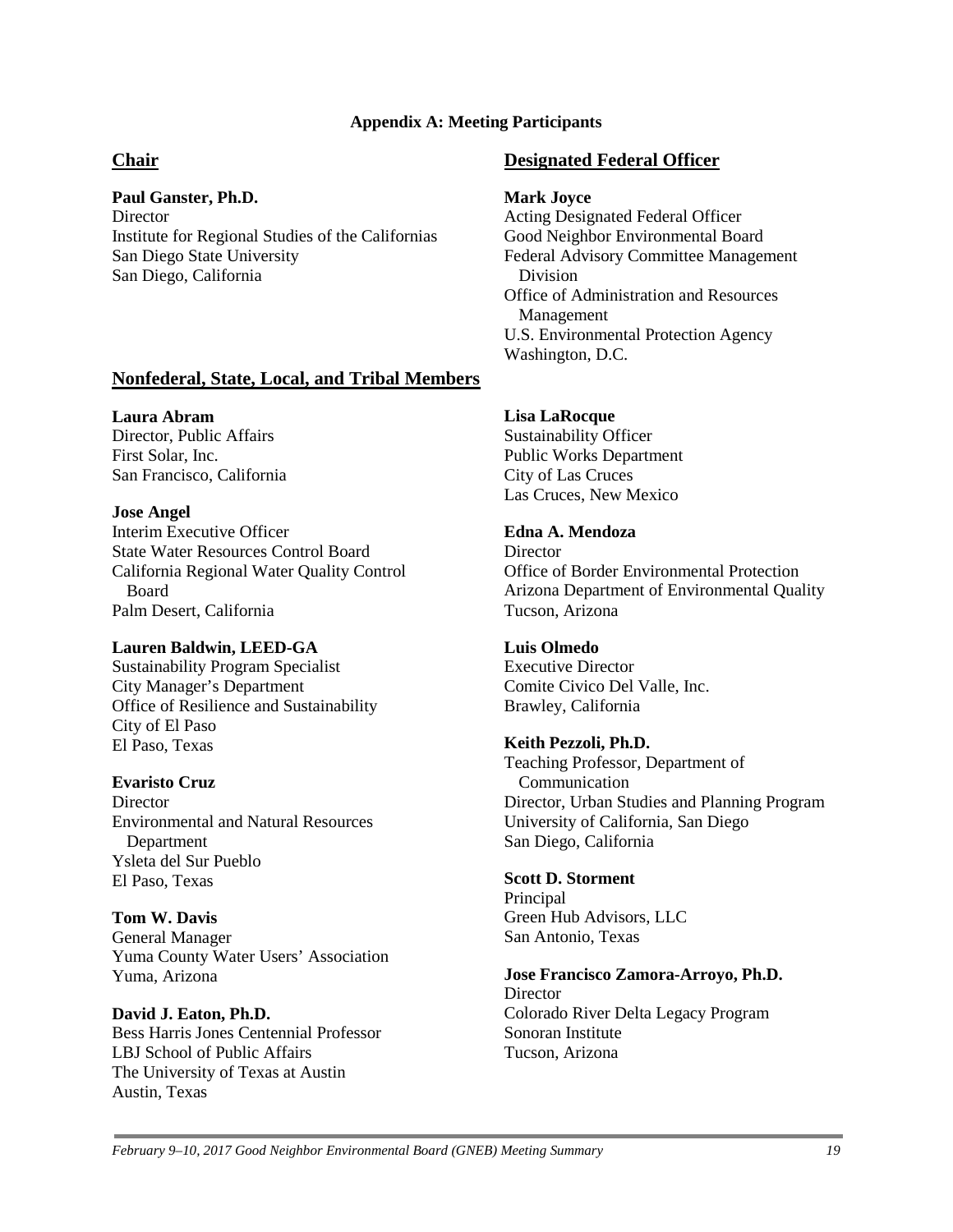# **Federal Members**

# *Department of Agriculture*

**Salvador Salinas** Texas State Conservationist Natural Resources Conservation Service U.S. Department of Agriculture Temple, Texas

#### *Department of Commerce—National Oceanic and Atmospheric Administration*

**Jeff Payne, Ph.D. Director** Office for Coastal Management National Oceanic and Atmospheric Administration U.S. Department of Commerce Mount Pleasant, South Carolina

#### *Department of Homeland Security*  **Teresa R. Pohlman, Ph.D., LEED, AP**

Executive Director Sustainability and Environmental Programs Undersecretary for Management U.S. Department of Homeland Security Washington, D.C.

# **Federal Alternates**

#### *International Boundary and Water Commission*

**Wayne Belzer** Environmental Engineer Environmental Management Division U.S. Section International Boundary and Water Commission El Paso, Texas

#### *Department of Homeland Security* **Jennifer Hass, J.D.**

Environmental Planning and Historic Preservation Program Manager Office of the Chief Readiness Support Officer U.S. Department of Homeland Security Washington, D.C.

#### *Department of the Interior* **Jonathan Andrew**

Interagency Borderlands Coordinator Office of the Secretary U.S. Department of the Interior Washington, D.C.

#### *Department of Transportation* **Sylvia Grijalva**

U.S.-Mexico Border Planning Coordinator Federal Highway Administration U.S. Department of Transportation Phoenix, Arizona

*Department of State* **Beverly Mather-Marcus** Energy and Environment Officer Office of Mexican Affairs U.S. Department of State Washington, D.C.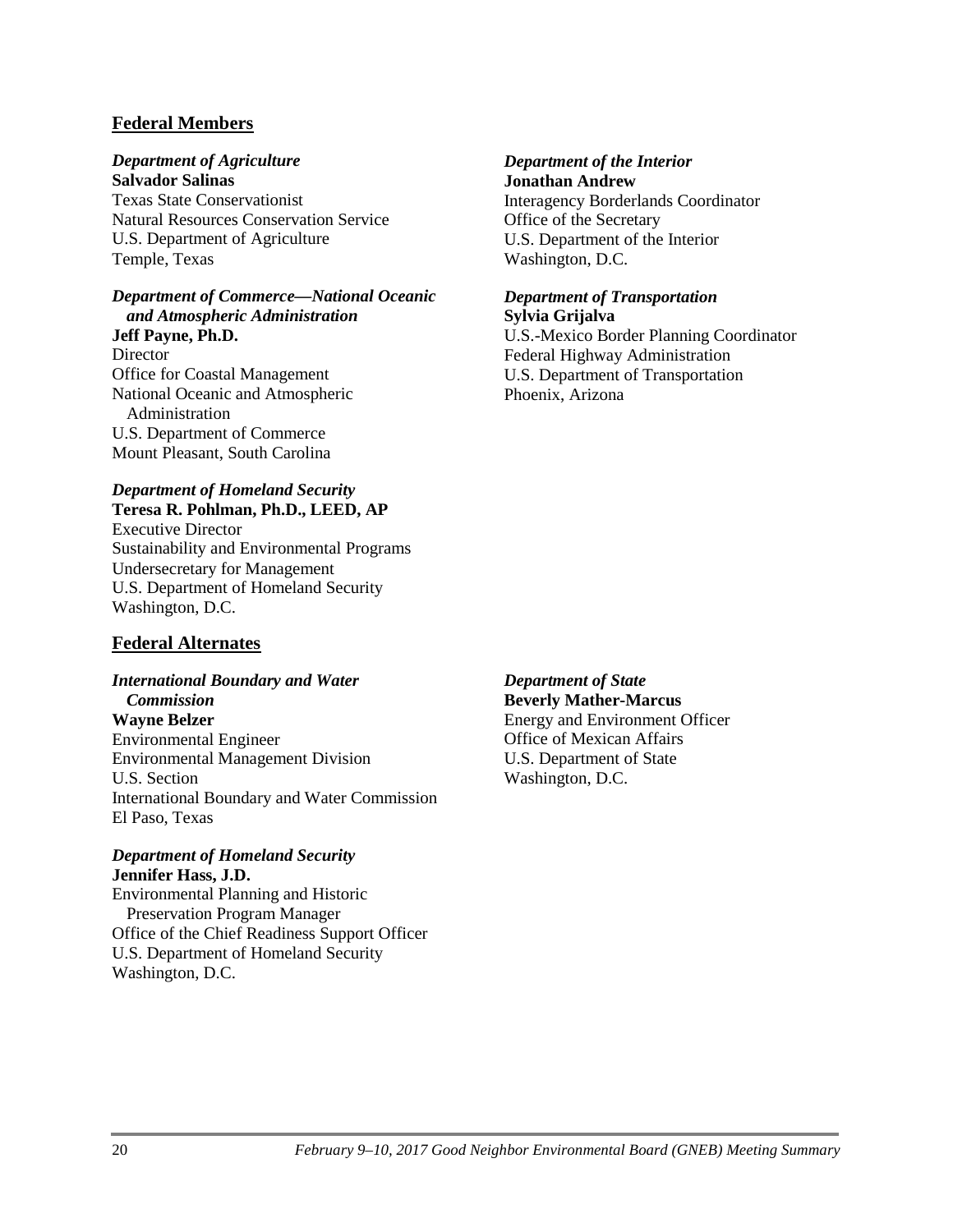# **U.S. Environmental Protection Agency Regional Office Participants**

### *Region 3*

## **Jose Redmond**

Region 3 U.S. Environmental Protection Agency Philadelphia, Pennsylvania

# *Region 6*

**Jeanne Eckhart** Environmental Scientist Region 6 U.S. Environmental Protection Agency Dallas, Texas

### **Lisa Schaub**

Region 6 U.S. Environmental Protection Agency Dallas, Texas

# **Other Participants**

#### **John Armijo**

Assistant Director San Diego Office of Field Operations U.S. Customs and Border Protection Department of Homeland Security San Diego, California

#### **Dan Beckham**

Planner U.S. Customs and Border Protection Department of Homeland Security Washington, D.C.

#### **William Bresnick**

Attorney Advisor in Environmental Law Office of the General Counsel Department of Homeland Security Washington, D.C.

### *Region 9*

**Hector Aguirre Director** San Diego Border Liaison Office Region 9 U.S. Environmental Protection Agency San Diego, California

#### **Jeremy Bauer**

Regional Coordinator San Diego Border Liaison Office Region 9 U.S. Environmental Protection Agency San Diego, California

### **Jessica Helgesen**

Regional Coordinator San Diego Border Liaison Office Region 9 U.S. Environmental Protection Agency San Diego, California

# **Lorena Lopez-Powers**

Regional Coordinator San Diego Border Liaison Office Region 9 U.S. Environmental Protection Agency San Diego, California

# **Brian Collins**

Refuge Manager Tijuana Slough National Wildlife Refuge U.S. Fish and Wildlife Service Imperial Beach, California

#### **Victor Corzo**

Legal Affairs and Consular Assistance Department Consulate General of Mexico San Diego, California

# **Amber Craig**

U.S. Border Patrol U.S. Customs and Border Protection Department of Homeland Security San Diego, California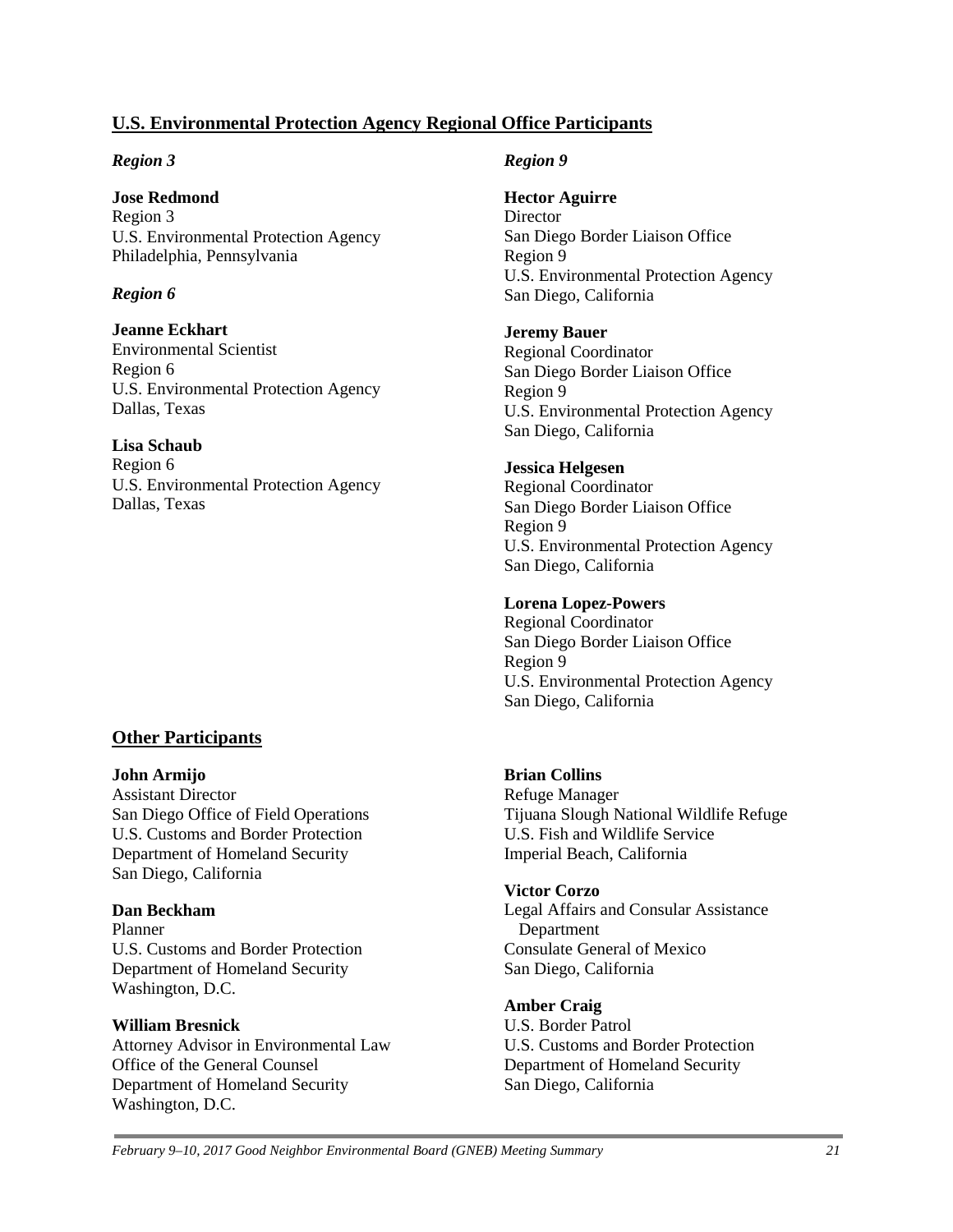#### **Serge Dedina** Mayor City of Imperial Beach Imperial Beach, California

# **Michael Doolittle**

U.S. Border Patrol U.S. Customs and Border Protection Department of Homeland Security San Diego, California

# **Paul Enriquez**

Chief Environmental Branch Office of Facilities and Asset Management U.S. Customs and Border Protection Department of Homeland Security Orange County, California

### **Laura Goodspeed**

**Contractor** U.S. Customs and Border Protection Department of Homeland Security Medway, Massachusetts

### **Samantha Lamont**

**Contractor** U.S. Customs and Border Protection Department of Homeland Security Fort Walton Beach, Florida

# **Contractor Support**

#### **Kristen LeBaron**

Senior Science Writer/Editor The Scientific Consulting Group, Inc. Gaithersburg, Maryland

### **James Nielsen**

Supervisory Border Patrol Agent U.S. Border Patrol U.S. Customs and Border Protection Department of Homeland Security San Diego, California

## **Richard Smith**

U.S. Border Patrol U.S. Customs and Border Protection Department of Homeland Security San Diego, California

# **Becky Smyth**

Office for Coastal Management National Oceanic and Atmospheric Administration U.S. Department of Commerce Oakland, California

## **Paloma Torres**

Consulate General of Mexico San Diego, California

# **Andy Yuen**

Project Leader San Diego National Wildlife Refuge Complex U.S. Fish and Wildlife Service San Diego, California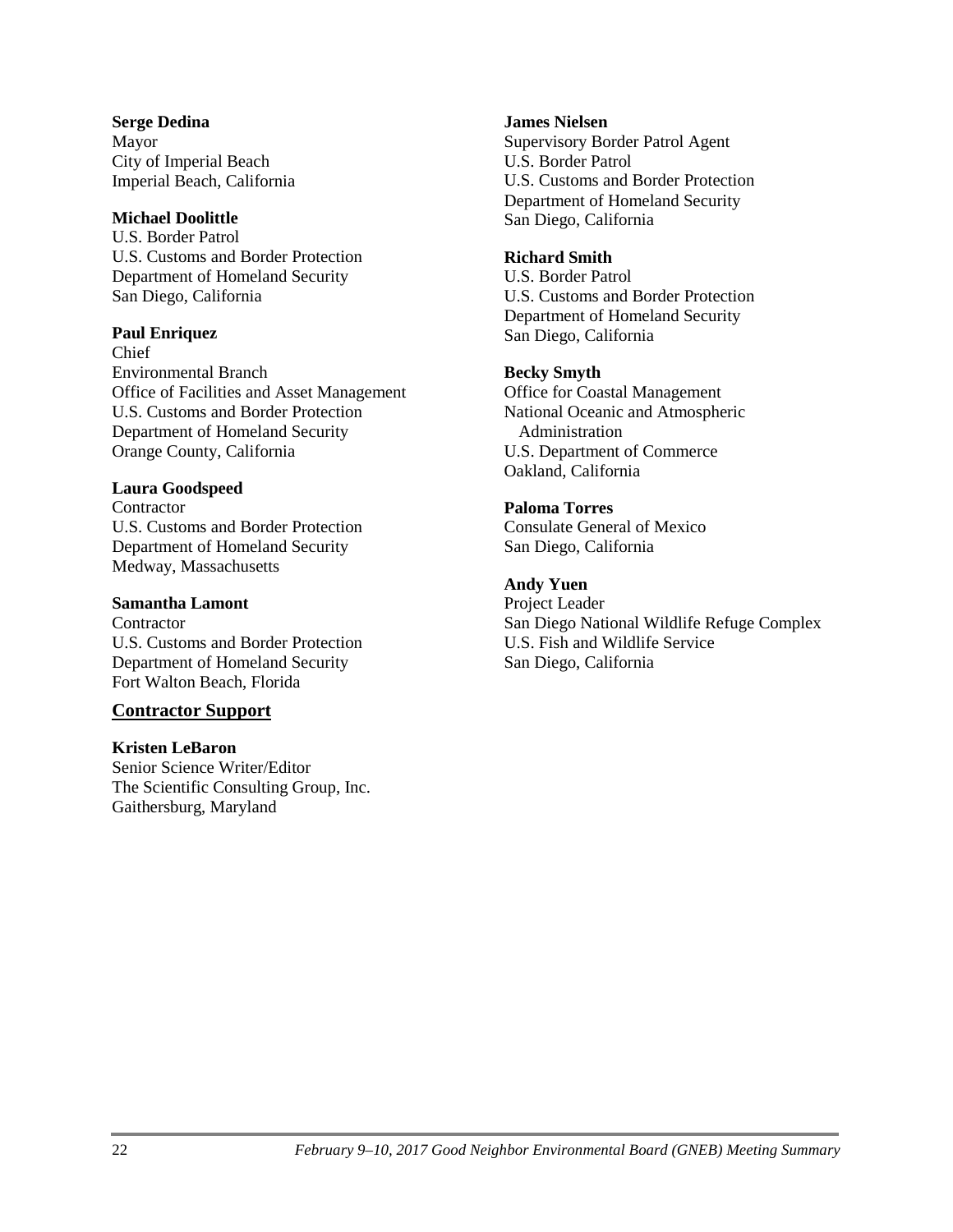# **Appendix B: Meeting Agenda**



# **Good Neighbor Environmental Board**

# **Marriott Pier South, 800 Seacoast Drive, Imperial Beach, California**

# **February 9 – 10, 2017**

# AGENDA

# Meeting Day 1

# Thursday, February 9

| 8:30 a.m.          | Registration                                                                                                             |
|--------------------|--------------------------------------------------------------------------------------------------------------------------|
| $9:00-9:30$ a.m.   | Welcome, Introductions and Overview of Agenda                                                                            |
|                    | Mark Joyce, Acting Designated Federal Officer, EPA                                                                       |
|                    | Paul Ganster, Chair, Good Neighbor Environmental Board                                                                   |
|                    | Honorable Serge Dedina, Mayor of Imperial Beach                                                                          |
|                    | <b>Board Introductions</b>                                                                                               |
| $9:30-10:30$ a.m.  | Federal Perspectives on Environmental Conditions Along the U.S-Mexico<br><b>Border-Federally Managed Trust Resources</b> |
|                    | Jon Andrew, Interagency Borderlands Coordinator, DOI<br>Overview of Federal Lands and Border Conditions                  |
|                    | Andy Yuen, Project Leader, FWS<br>San Diego National Wildlife Refuge Complex                                             |
|                    | Jeff Payne, Director, Office for Coastal Management, NOAA<br>Tijuana River National Estuarine Research Reserve           |
|                    | Q&A and Discussion (15 minutes)                                                                                          |
| $10:30-10:45$ a.m. | <b>Break</b>                                                                                                             |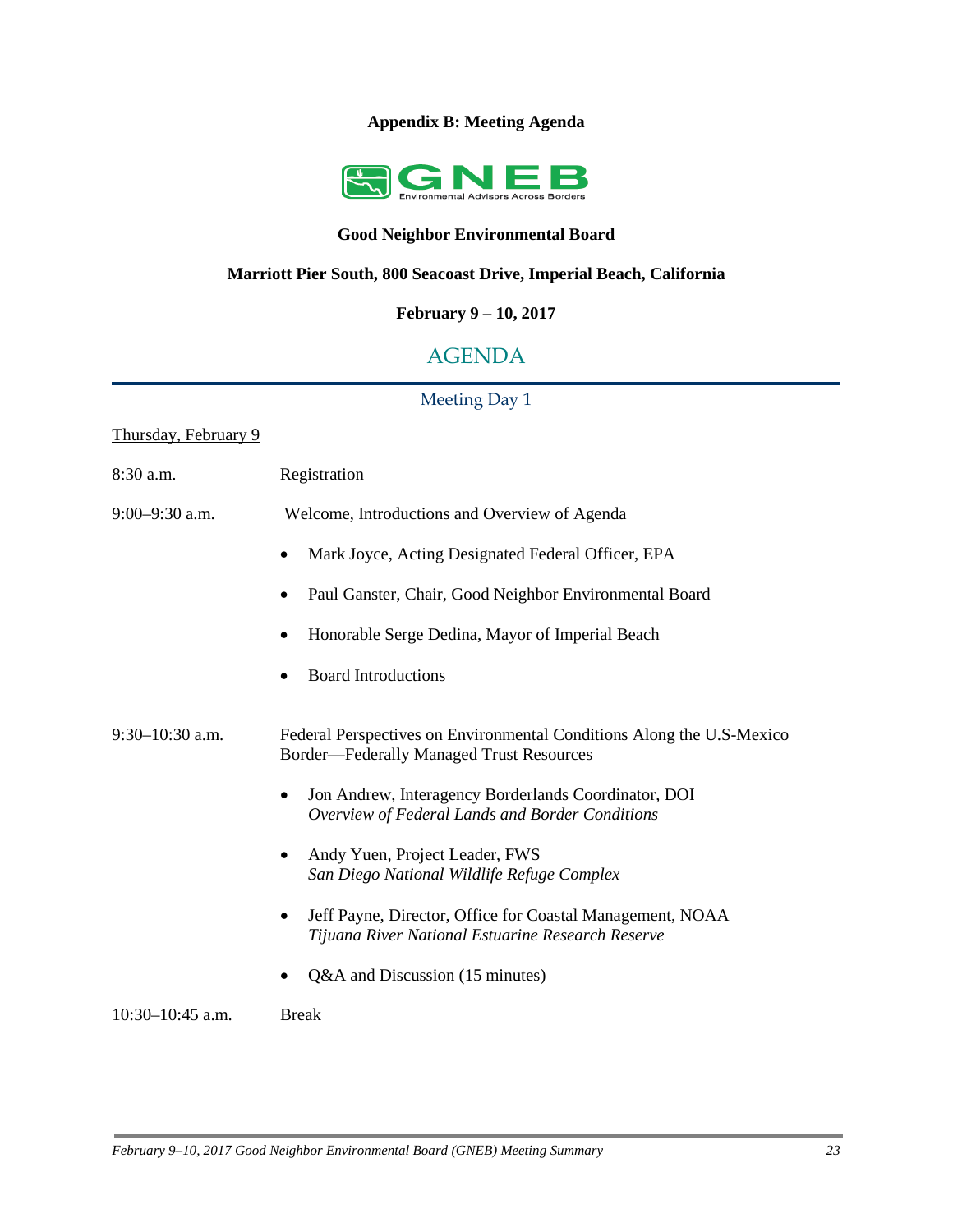10:45 a.m.–12:00 p.m. Illegal Cross-Border Activity and the Environmental Impacts

|                    | James Nielsen, Supervisory Border Patrol Agent, U.S. Border Patrol,<br>U.S. Customs and Border Protection, DHS<br>Overview of Border Security Profile                                                    |  |
|--------------------|----------------------------------------------------------------------------------------------------------------------------------------------------------------------------------------------------------|--|
|                    | Paul Enriquez, Chief, Environmental Branch, Office of Facilities and<br>٠<br>Asset Management, U.S. Customs and Border Protection, DHS<br>Positive and Negative Environmental Impacts of Border Security |  |
|                    | Jon Andrew, Interagency Borderlands Coordinator, DOI<br>Successfully Balancing Management of Border Security Infrastructure and<br>the Mission of the Department of the Interior                         |  |
|                    | John Armijo, Assistant Director, San Diego Office of Field Operations,<br>٠<br>U.S. Customs and Border Protection, DHS<br>Security Inspections at Commercial and Non-Commercial Ports of Entry           |  |
|                    | Q&A and Discussion (15 minutes)<br>٠                                                                                                                                                                     |  |
| $12:00-12:15$ p.m. | <b>Public Comments</b>                                                                                                                                                                                   |  |
| $12:15$ p.m.       | Depart for Working Lunch at the Tijuana River National Estuarine Research<br><b>Reserve Visitors Center</b>                                                                                              |  |
| $12:30-2:15$ p.m.  | Overview of the Tijuana Slough National Wildlife Refuge and the Tijuana River<br><b>National Estuarine Research Reserve</b>                                                                              |  |
|                    | Brian Collins, Refuge Manager, FWS<br>٠<br>Tijuana Slough National Wildlife Refuge                                                                                                                       |  |
|                    | <b>Jeff Crooks, NOAA</b><br>٠<br>Tijuana River National Estuarine Research Reserve                                                                                                                       |  |
| $2:15$ p.m.        | Return to Hotel                                                                                                                                                                                          |  |
| $2:30-4:00$ p.m.   | Discussion of the 18th Report to the President and Congress on Environment,<br>Security and Prosperity in the U.S.-Mexico Border Region                                                                  |  |
| $4:00-4:15$ p.m.   | <b>Break</b>                                                                                                                                                                                             |  |
| $4:15-5:30$ p.m.   | Continuation of Discussion of the 18th Report                                                                                                                                                            |  |
| 5:30 p.m.          | Recess                                                                                                                                                                                                   |  |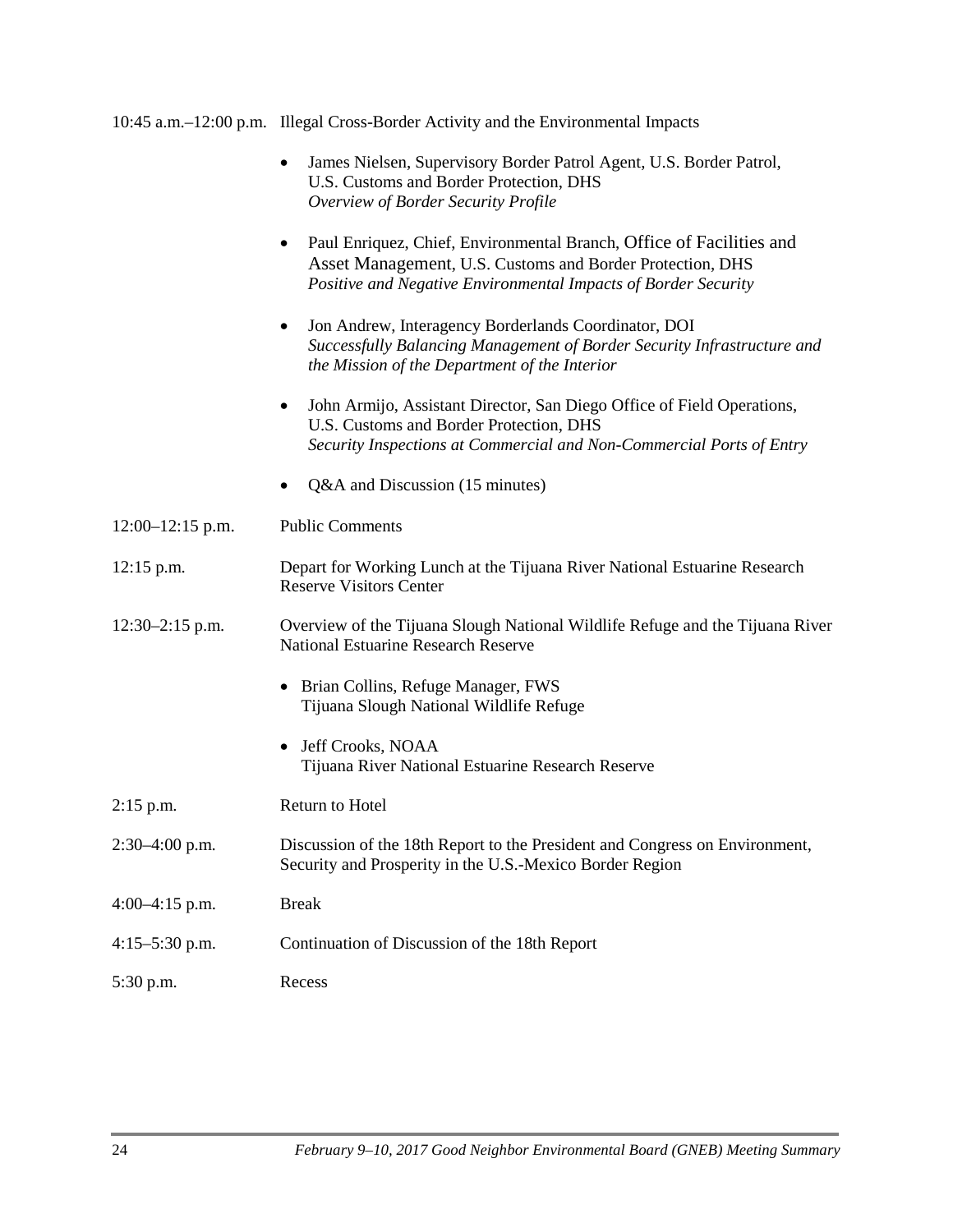# Meeting Day 2

# Friday, February 10

| $8:00$ a.m.        | Registration                                                          |
|--------------------|-----------------------------------------------------------------------|
| $8:30-9:30$ a.m.   | Discussion of Next Meetings and Other Business                        |
| $9:30-9:45$ a.m.   | <b>Public Comments</b>                                                |
| $9:45-11:30$ a.m.  | Continued Work on Development of the 18th Report                      |
| $11:30-11:45$ a.m. | <b>Break</b>                                                          |
|                    | 11:45 a.m.–2:00 p.m. Continued Work on Development of the 18th Report |
| $2:00$ p.m.        | Adjournment                                                           |